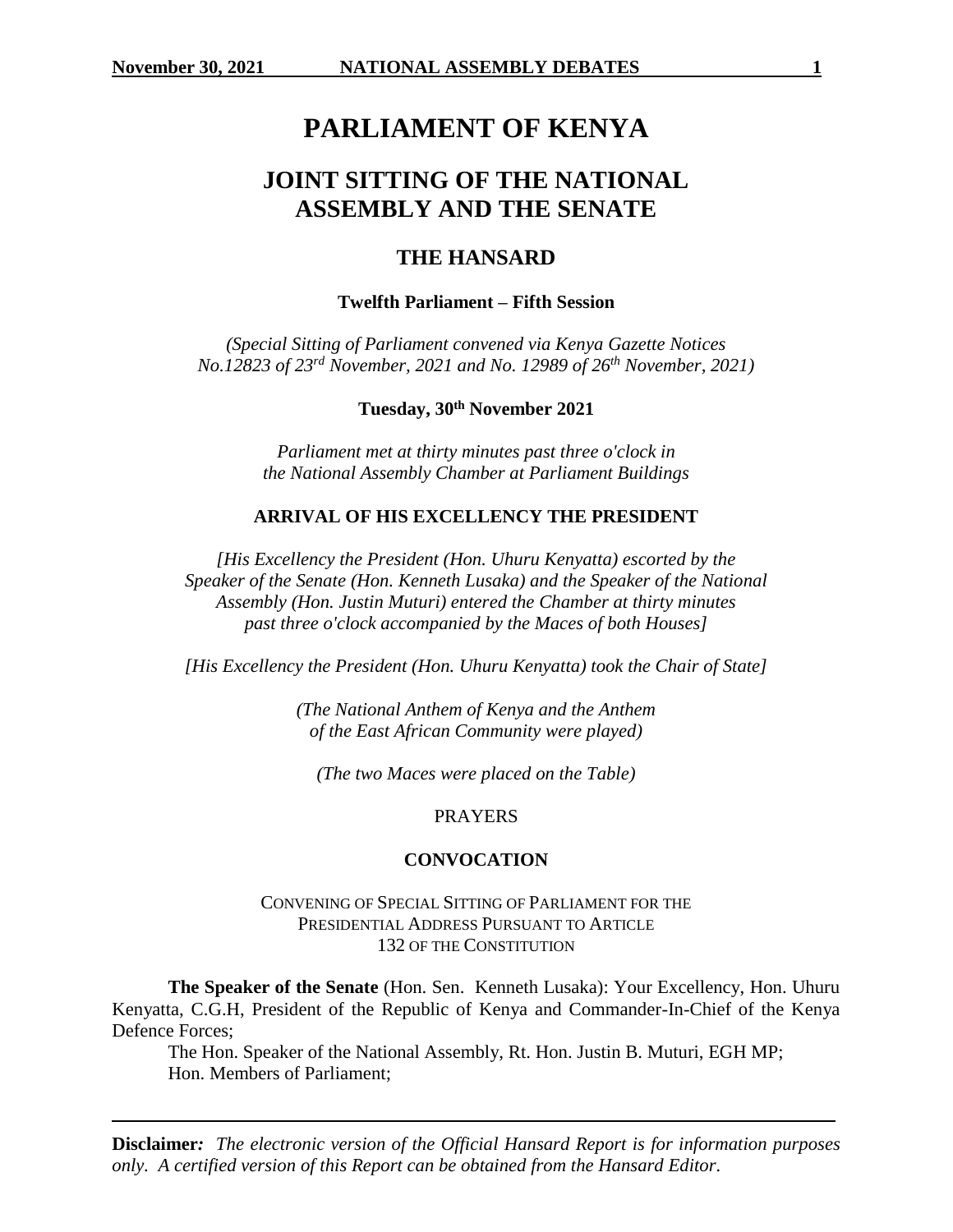Article 132 (1) (b) of the Constitution of Kenya requires the President to address a special sitting of the Parliament of Kenya once every year and at any other time.

Further, Article 132 (1) (c) requires the President to inter alia report, in an address to the nation, all measures taken and progress achieved in the realisation of the national values set out in Article 10 of the Constitution. In addition, Article 240 (7) of the Constitution requires the President, in his capacity as the Chairperson of the National Security Council (NSC), to report to Parliament annually on the state of the security of Kenya. In this regard, pursuant to Article 132 (1) (b) and (c) (i) and (ii) of the Constitution and Senate Standing Order No.22 (i) and (ii), upon a request by the President vide letter reference No. OP/CAB2612A dated 19<sup>th</sup> November 2021, I gave Notice of this Special Sitting to the Hon. Senators Vide Gazette Notice No. 12989, which was published on Friday 26<sup>th</sup> November, 2021.

Accordingly, Hon. Members, this Special Sitting is properly convened. I thank you.

# *(Applause)*

**The Speaker of the National Assembly** (Hon. Justin Muturi): Your Excellency, Hon. Uhuru Kenyatta, C.G.H, President of the Republic of Kenya and Commander-In-Chief of the Kenya Defence Forces;

The Hon. Speaker of the Senate, Rt. Hon. Senator Kenneth Lusaka, EGH;

Hon. Members of Parliament;

Article 132 (1) of the Constitution of Kenya requires the President to address a Special Sitting of Parliament once every year and at any other time.

Further, Article 132(1) (c) requires the President to once every year report in an address to the nation on measures taken and progress achieved in the realisation of our national values. Additionally, Article 132 (1) (c) (iii) provides that the President shall submit a report for debate to the National Assembly on the progress made in fulfilling the international obligations of the Republic.

In this regard, Hon. Members, by way of a Message to the House dated  $19<sup>th</sup>$  November, 2021, His Excellency the President conveyed his desire to address a Joint Sitting of the Houses of Parliament today,  $30<sup>th</sup>$  November, 2021. Consequently, pursuant to the provisions of Article 132 (1) (b) and (c) (i) and (ii) of the Constitution and the provisions of Standing Order No. 22 of the National Assembly Standing Orders, by *Gazette Notice* No.12823, which was published in the *Kenya Gazette* on 23rd November 2021, I gave Notice of this Special Sitting to the Members of the National Assembly.

Accordingly, Hon. Members, this Special Sitting is properly convened.

Your Excellency, allow me, in the usual parliamentary practice, to recognise some of the distinguished guests who are with us today. Seated in the Speaker's Row, are His Excellency the Hon. Deputy President of the Republic of Kenya, Dr. William Ruto, EGH;

# *(Applause)*

The Chief Justice of the Republic of Kenya, the Hon. Lady Justice Martha Koome, CBS; the former Prime Minister and the African Union's High Representative for Infrastructure Development in Africa, the Rt. Hon. Raila Amolo Odinga, EGH; and,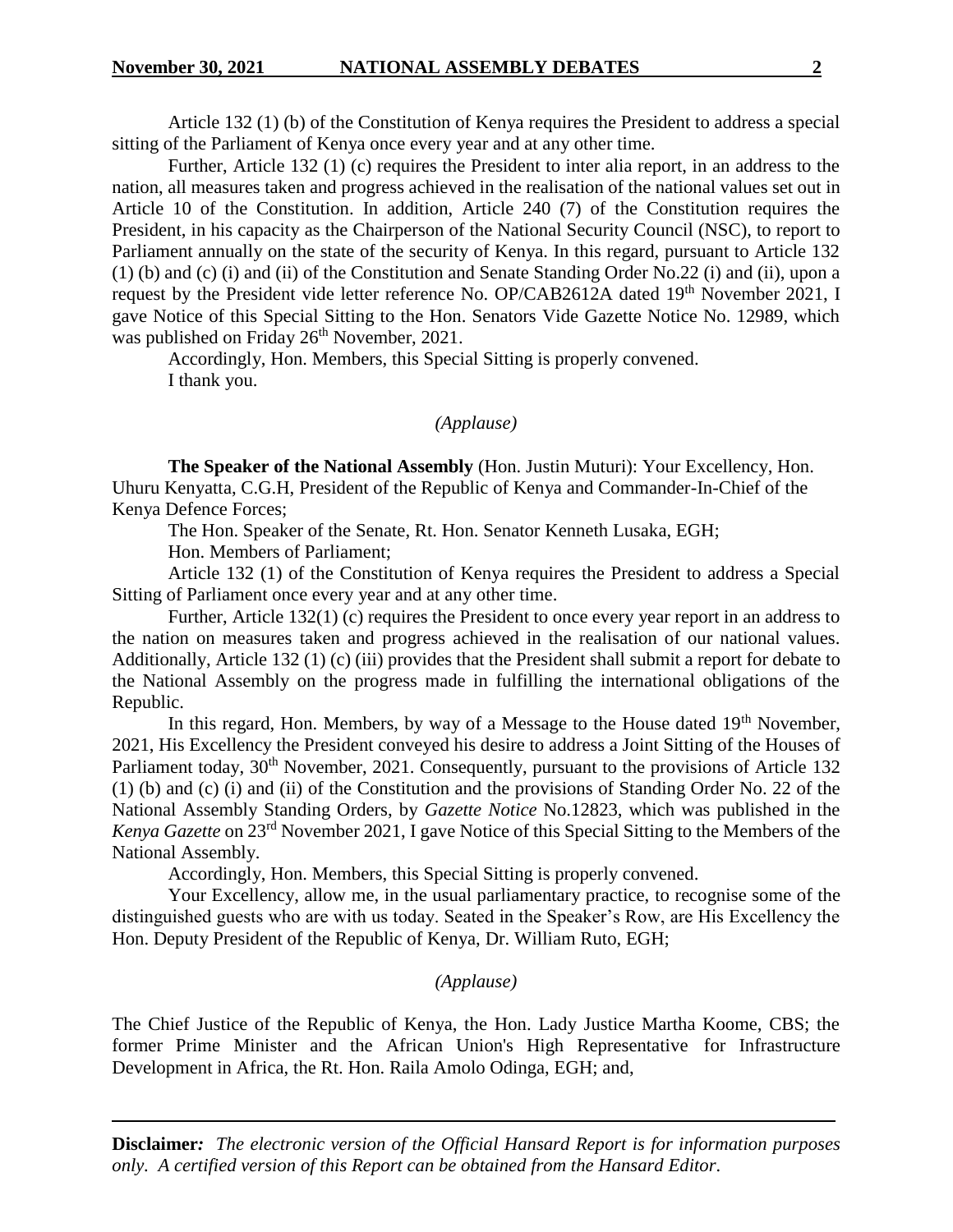# *(Applause)*

Former Vice President of the Republic of Kenya, the Hon. Stephen Kalonzo Musyoka, EGH. Hon. Members, please, join me in welcoming them to the National Assembly.

#### *(Applause)*

Your Excellency, allow me to also welcome other members of the Judiciary present today. They are Hon. Lady Justice Njoki Ndung'u, Judge of the Supreme Court; Justice Daniel Musinga, President of the Court of Appeal; Lady Justice Lydia Achode of the High Court of Kenya; Justice Oscar Angote and Lady Justice Maureen Onyango.

# *(Applause)*

Your Excellency, may I also accord special recognition to all Cabinet Secretaries present, the Head of the Public Service, Dr. Joseph Kinyua; Principal Secretaries, the Governor of Nairobi City County, Hon. Anne Kananu; Members of the diplomatic corps present and the Chairperson of the County Assemblies Forum, who is also the Speaker of the County Assembly of Nyandarua, Hon. Wahome Ndegwa.

You are all welcome to Parliament.

# *(Applause)*

Honourable Members, invited guests, ladies and gentlemen, it is now my singular honour and privilege to invite His Excellency the President of the Republic of Kenya and Commander-In-Chief of the Kenya Defence Forces to address this Special Sitting of Parliament.

Welcome Your Excellency.

#### *(Applause)*

#### **PRESIDENTIAL ADDRESS**

EXPOSITION OF PUBLIC POLICY

#### His Excellency the President (Hon. Uhuru Kenyatta): Thank you very much.

Hon. Speaker of the National Assembly, Hon. Speaker of the Senate, Hon. Members of Parliament, distinguished guests, ladies and gentlemen. It is indeed my distinct honour and high privilege to once again return to the Chambers of Parliament to deliver my Eighth State of the Nation Address since my assumption of office as the Fourth President of the Republic of Kenya on Tuesday, 9<sup>th</sup> April 2013.

As always, it is a great pleasure to return to this august House, where I have had the opportunity to serve on both sides of the parliamentary divide with many of you who are present here today. I first served as a Nominated Member of Parliament and was introduced into this Chamber by Hon. Raila Odinga and Hon. Musalia Mudavadi, and later as a Cabinet Minister.

*(Applause)*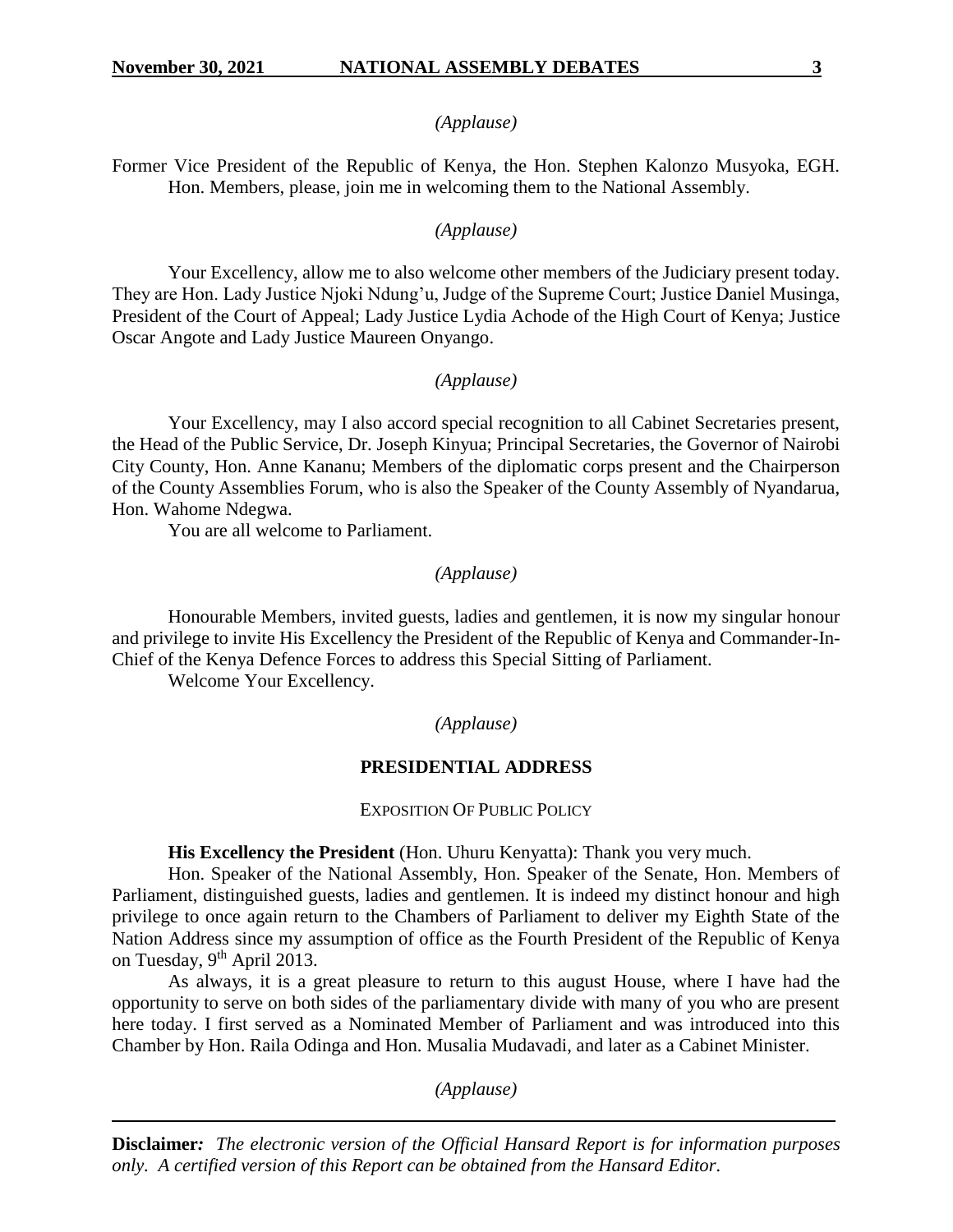After an unsuccessful presidential bid in 2002, I found myself on the Opposition benches as the Leader of the Official Opposition and Member of Parliament for Gatundu South.

## *(Applause)*

Five years later, I was called to serve as Deputy Prime Minister in the Grand Coalition Government under His Excellency the former President, Hon. Mwai Kibaki and the Hon. Prime Minister, Rt. Honourable Raila Odinga.

#### *(Applause)*

In that Administration, I held two positions: The Minister for Trade and later the Minister for Finance.

This journey of mixed fortunes taught me that you could serve your country in any capacity because service is not a position, it is action. It also taught me to have empathy for both sides of the parliamentary divide and, indeed, all shades of political opinion. Of all the lessons, the enduring one is that Kenya is always greater than any one of us. Indeed, in times of great political turmoil, men and women must be spurred by the love for their country to bridge partisan divides and to come together to put Kenya first.

# *(Applause)*

It is not always easy but, Hon. Members, it is necessary. Then as now, we are called upon to do all that is necessary to heal Kenya, build bridges and focus on the 99 per cent of shared visions of a better Kenya as a priority to the one per cent of differing ideologies and positions. Personal ambitions were placed aside for the good of Kenya and the enduring benefit of generations of Kenyans yet unborn and that selfless service and sacrifice led to the people of Kenya ultimately working together, bestowing upon me the high honour and extreme privilege of serving them as President in 2013. For the trust and faith that the great people of Kenya placed on me, I am and will forever be most grateful and eternally humbled.

# *(Applause)*

Hon. Speakers, today I return to Parliament as President and I am here to fulfil a constitutional imperative introduced into our political tradition and practice by the 2010 Constitution. In fact, I was indeed privileged to be the Second President to be discharging this constitutional mandate when I first made my first State of the Nation Address on 27<sup>th</sup> March 2014.

Article 132 of the Constitution mandates the President to report to a Special Joint Sitting of both Houses of Parliament on measures taken and progress made in the realisation of our national values as defined by Article 10 of our Constitution. I am also constitutionally obliged to report on the status of our fulfilment of the international obligations of the Republic and the state of our national security and the general state of the nation.

In line with this constitutional instruction, my address today will emphasise on three elements that I consider important to our country: First is the state of our economic development, which is about our national wellbeing; second is the state of our social structure, which looks at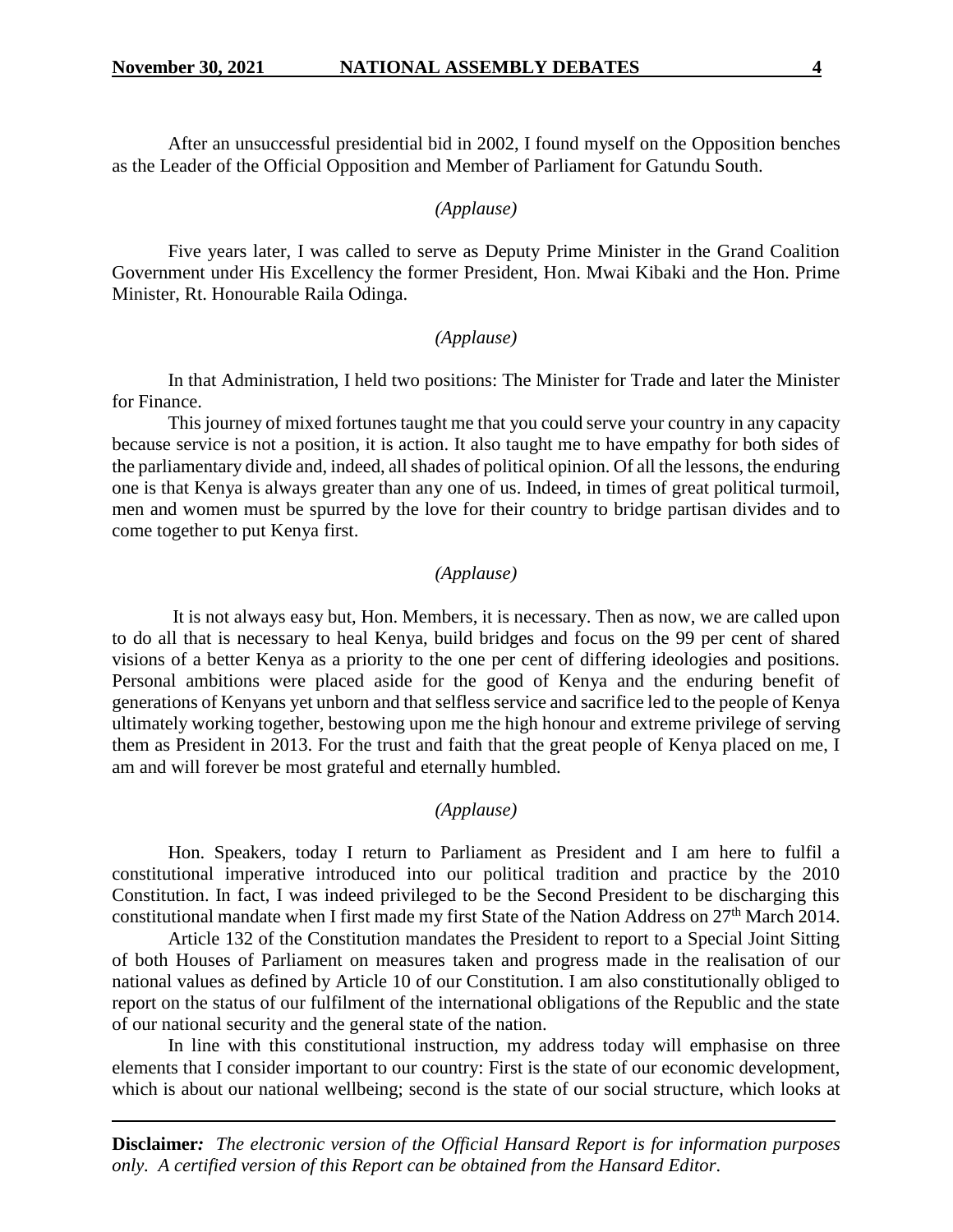the restoration and propagation of the dignity of our people; and third is the state of our nationhood, which speaks to the soul of our nation, including the state of our democracy.

Before I report on these thematic areas, allow me, ladies and gentlemen and Hon. Members; to give a brief account on the state of our national response to emerging disruptions. Specifically, I want to put on record how the power of choice on the part of our Administration, as supported by Parliament and the county governments, turned the COVID-19 pandemic from a national crisis to what I believe is an intergenerational opportunity.

Hon. Speakers, when the pandemic hit our country in March 2020, we were quick to warn the nation that a crisis is twin-fold; partly a danger and partly an opportunity, at the same stroke. I highlighted the inescapable fact that depending on what you focus on in a crisis, you can either emerge triumphant or indecisive out of fear and despair. In other words, the crisis is indeed all about choices. Those who chose danger and fear under the COVID scare did not survive. Those who saw the crisis through the lens of opportunity developed resilience and were able to build back better. For instance, a Kenyan company known as Revital operating in Kilifi County in the Coast Region became Africa's largest producer and exporter of vaccine syringes during the COVID period.

#### *(Applause)*

In 2020 alone, Revital exported over 70 million COVID vaccine syringes to over 20 countries globally. In fact, Revital currently has the capacity to produce 300 million COVID vaccine syringes every year. The global shortage for COVID vaccine syringes stands at two billion and this itself is taking advantage of opportunity. This means Revital is able to produce one out of every 10 COVID vaccine syringes globally. The company saw opportunity in the crisis of Covid, adapted accordingly and innovated its business processes to optimise on the new opportunity.

Another company in the same league is Hela, a global apparel making company with a foothold in Kenya. In the first months of the pandemic, this company changed its strategy from producing clothes to producing Personal Protective Equipment (PPE) and facemasks. With the World Health Organisation (WHO) requirements of 80 million facemasks per month at the height of the COVID duress, Hela produced five million masks a month between April and May 2020. This means, through innovation, Hela manufactured one out of 16 masks required globally per month thus contributing immensely to the slowing down of the COVID pandemic. This, again, was a case of seeing opportunity in a disaster and adapting to the changes.

However, choices are nothing without leadership. I say so because when COVID-19 hit our country, my Administration found itself confronted with a dilemma of two rights. Opinion was sharply divided on whether to lockdown the country or to leave it open. On one side of the divide, they presented an economic argument. They advised us to leave the country open and save the economy. They argued that COVID was a health crisis that should not trump economic imperatives. The other side of the divide made a compelling health argument against the economic argument. Led by a brain trust of medical scientists and researchers, they argued that the country had no option but to lockdown. Their models pointed to a soaring crisis if drastic choices were not made. According to these experts, a series of irreducible minimums had to be met before considering softer health protocols.

Indeed, after much reflection we opted for the public health argument over the economic argument. Our rationale was that we can always revive an ailing economy but we cannot bring to life those who die from the pandemic. With this logic informing our choices, we set out to build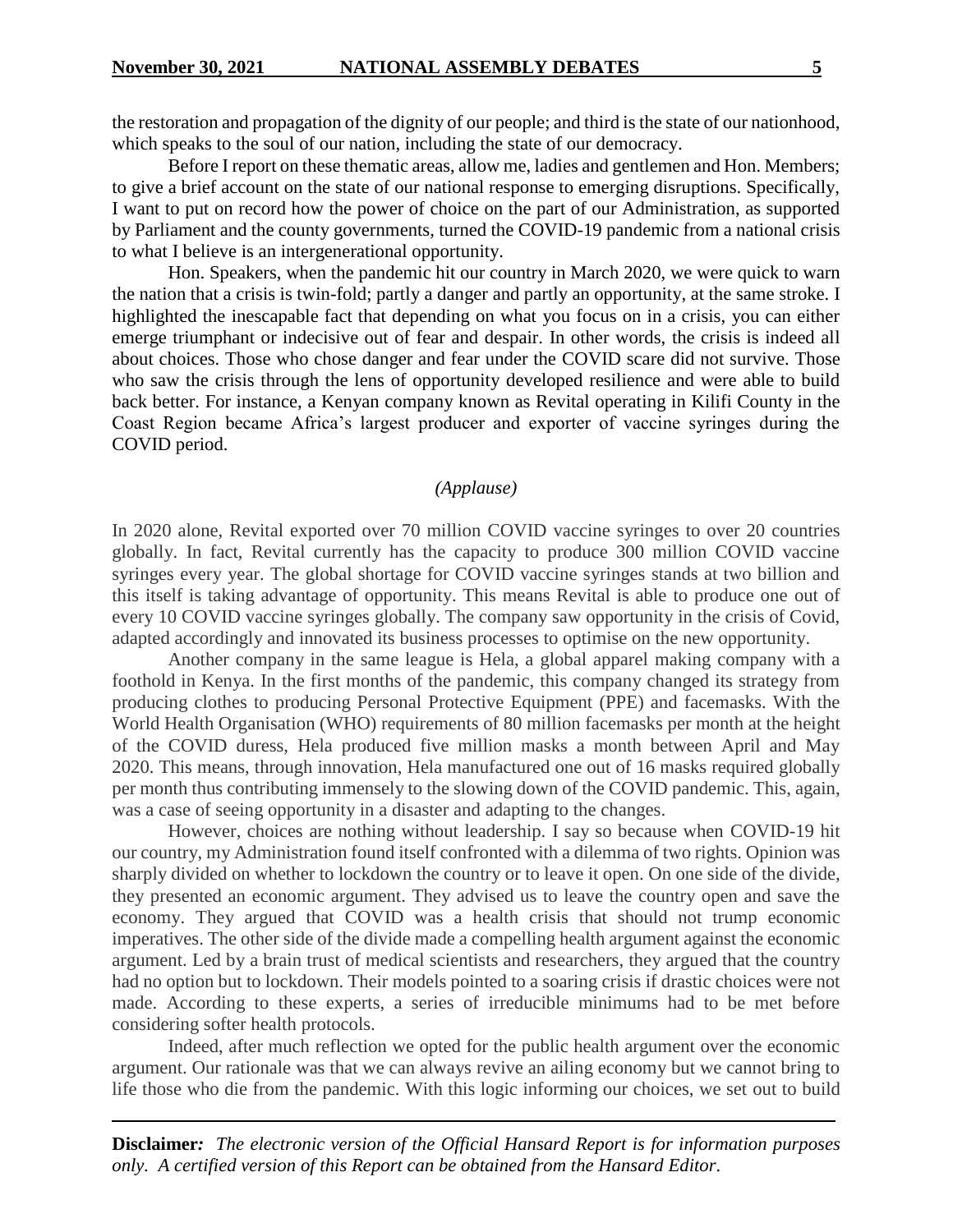the irreducible minimums recommended by the experts to forestall a Covid disaster. Although the health argument won, we did not dismiss the economic argument in total. We made fiscal choices to cushion the economy through a number of economic stimuli. Today I am happy to go on record in this august House as having succeeded in the choices that my Administration made. Because of our fiscal stimuli, today I can report that the impact of COVID on our economy was 14 times lesser than that on the global economy.

As part of the first Stimulus Package, we announced interventions that warranted the National Exchequer to forgo taxes amounting to Kshs176 billion. These tax measures included: -

(i) The immediate reduction of Value Added tax (VAT) from 16 per cent to 14 per cent;

(ii) A 100 per cent Tax Relief of all persons earning up to Ksh24, 000;

(iii) Reduction of Pay as You Earn (PAYE) from 30 per cent to 25 per cent;

(iv) Reduction of Corporation Tax from 30 per cent to 25 per cent;

(v) We also caused the lowering of the Central Bank Rate (CBR) to 7.25 per cent from 8.25 per cent so as to prompt commercial banks to lower interest rates applicable to their borrowers and thereby avail much needed affordable credit to Micro, Small and Medium Enterprises (MSMEs) across the Country;

(vi) We Lowered the Cash Reserve Ratio (CRR) to 4.25 per cent from 5.25 per cent so as to provide additional liquidity of Kshs35 billion to commercial banks in order to directly support borrowers who were distressed as a result of the economic effects of the COVID-19 pandemic;

(vii) The Central Bank of Kenya also provided flexibility to banks with regard to the requirements applicable to loan classification and provision of loans that were performing as of  $2<sup>nd</sup>$  March 2020;

(viii) We further engaged banks and all financial institutions to support all enterprises and families that sought to restructure their commercial banking through debt moratoriums and review of tenure of those facilities;

(ix) There was a temporary suspension of the listing with Credit Reference Bureaus (CRB) of any person, MSMEs and corporate entities whose loans account had fallen overdue or were in arrears;

(x) The Kenya Revenue Authority was directed to expedite the payment of all verified VAT refund claims amounting to Kshs10 billion or in the alternative allow for the offsetting of withholding VAT in order to improve cash flows for businesses; and,

(xi) The Kshs6.0 billion from the Universal Health Coverage kitty was immediately appropriated strictly towards supporting counties in the recruitment of additional health workers to support in the management of the spread of COVID-19.

We subsequently rolled out the Second Stimulus Package with the support of this House, whose tenet was an eight-point economic stimulus programme amounting to Kshs56.6 billion. The first element of the eight-point programme focused on the "Buy Kenya Build Kenya" Policy. On local infrastructure development, we allocated Kshs10 billion towards the National Hygiene Program (NHP), dubbed the *Kazi Mtaani* initiative. The programme was conceptualised as an extended public works project aimed at utilising labour intensive approaches to create sustainable public good in the urban development sector. The Programme has so far secured gainful engagement to over 750,000 youths engaged in improvement to the environment and hygiene and in the rehabilitation of access roads, footbridges and other public infrastructure through local labour.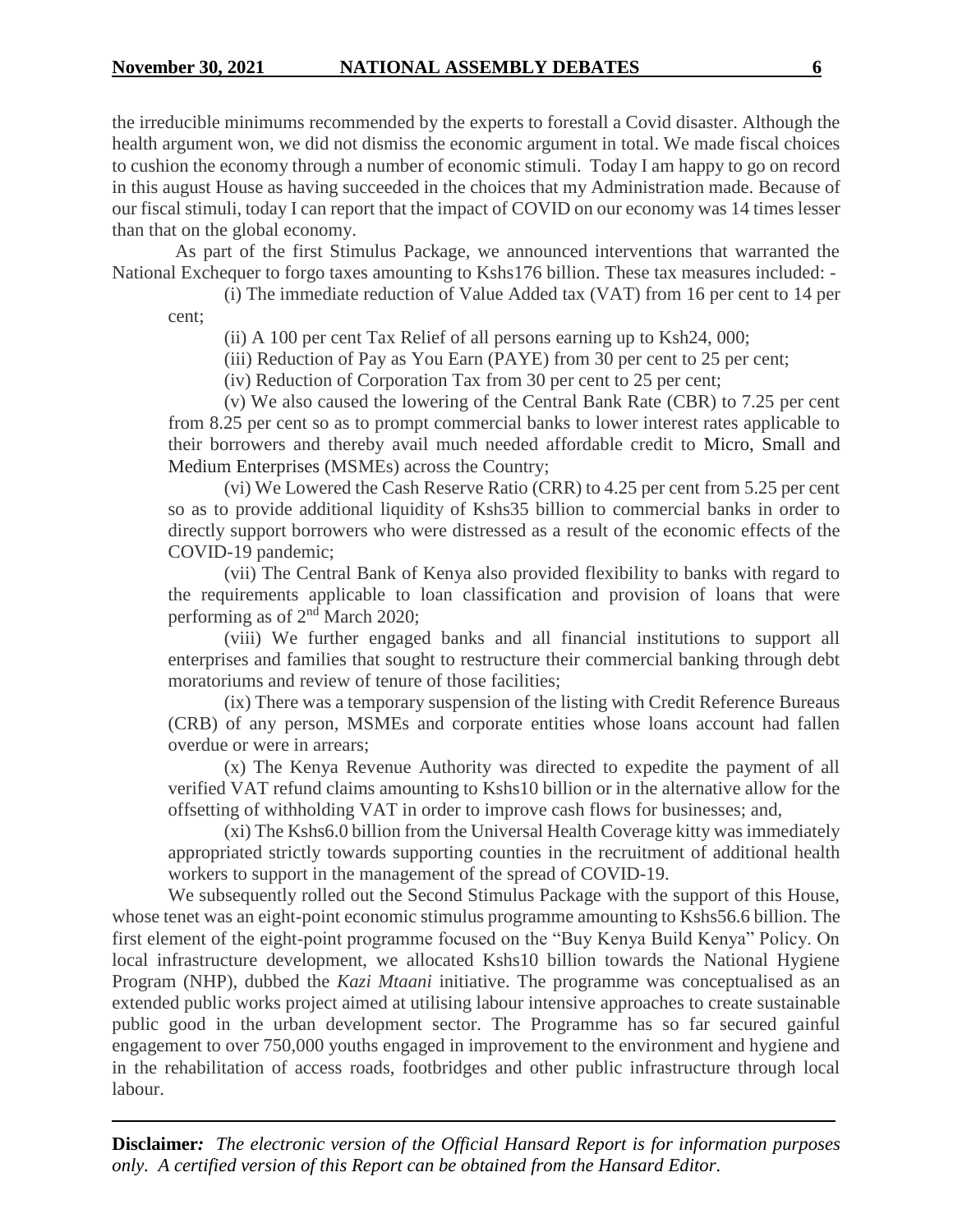The second element of the programme was Education with an additional Kshs6.5 billion to the Ministry of Education to hire an additional 10,000 teachers and 1,000 Information and Communication Technology (ICT) interns to support digital learning, and the acquisition of 250,000 locally fabricated desks.

The third element of the programme targeted Small Medium Enterprise (SMEs) through an injection of Kshs5 billion as seed capital for the SME Credit Guarantee Scheme. The intention here is to provide affordable credit to small and micro enterprises.

The fourth focused on Universal Health Coverage through acquisition of locally made beds. The fifth element of the stimulus programme focused on agriculture. We prioritised Kshs3 billion for the supply of farm inputs through e-vouchers, targeting 200,000 small scale farmers; and a further Kshs1.5 billion to assist flower and horticultural producers to access the international markets in a period where we had a shortage of flights into and out of our country.

Tourism was the sixth area of target for the stimulus programme. To jumpstart this important sector and protect its players from heavy financial losses, we provided soft loans to hotels and related establishments through the Tourism Finance Corporation (TFC), and a total of Ksh2 billion was applied towards renovation of facilities and the restructuring of business operations by actors in this industry.

To mitigate the impact of deforestation and climate change, and to enhance the provision of water facilities; we rehabilitated wells, water pans and underground tanks in the Arid and Semi-Arid areas. We applied Kshs2.5 billion for flood control measures and on our Greening Kenya Campaign.

The eighth and final element of the stimulus programme was manufacturing. As a strategy, we enforced the policy on "Buy Kenya Build Kenya". We set aside an initial investment of Kshs600 million to purchase locally manufactured vehicles. This was expected to sustain the operations of local motor vehicle manufacturers and the attendant employment of workers.

Hon. Speakers, the foregoing interventions helped to reinforce the resilience of our economy whilst cushioning millions of households against the effects of the economy. In that regard, while most economies in the world shrunk, Kenya's economy grew at 0.3 per cent during 2020 despite the COVID-19 challenge. Although this positive growth was minimal, the second quarter of 2021 registered the most impressive growth ever recorded in our nation's real Gross Domestic Product (GDP). During the second quarter of 2021, real GDP recorded a phenomenal 10.1 per cent growth. This is the highest growth ever recorded in a one quarter in Kenya's history.

# *(Applause)*

It is also the first time Kenya has hit a double-digit growth. The last time Kenya's economy got close to this kind of performance was in 2010 during the Grand Coalition Government, when the economy hit an 8.4 per cent growth rate.

#### *(Applause)*

It was this impressive trajectory that led me to announce the 13-point interventions unveiled on Mashujaa Day this year to cushion the economy with a further Kshs25 billion as our Third Stimulus Package, pushing the aggregate of our stimuli over the COVID-19 period to Kshs257 billion. The Third Stimulus Package focuses on the key productive and service sectors that covered agriculture, health, education, drought response, policy, infrastructure, financial inclusion, energy and environmental conservation. These 13 interventions were as follows: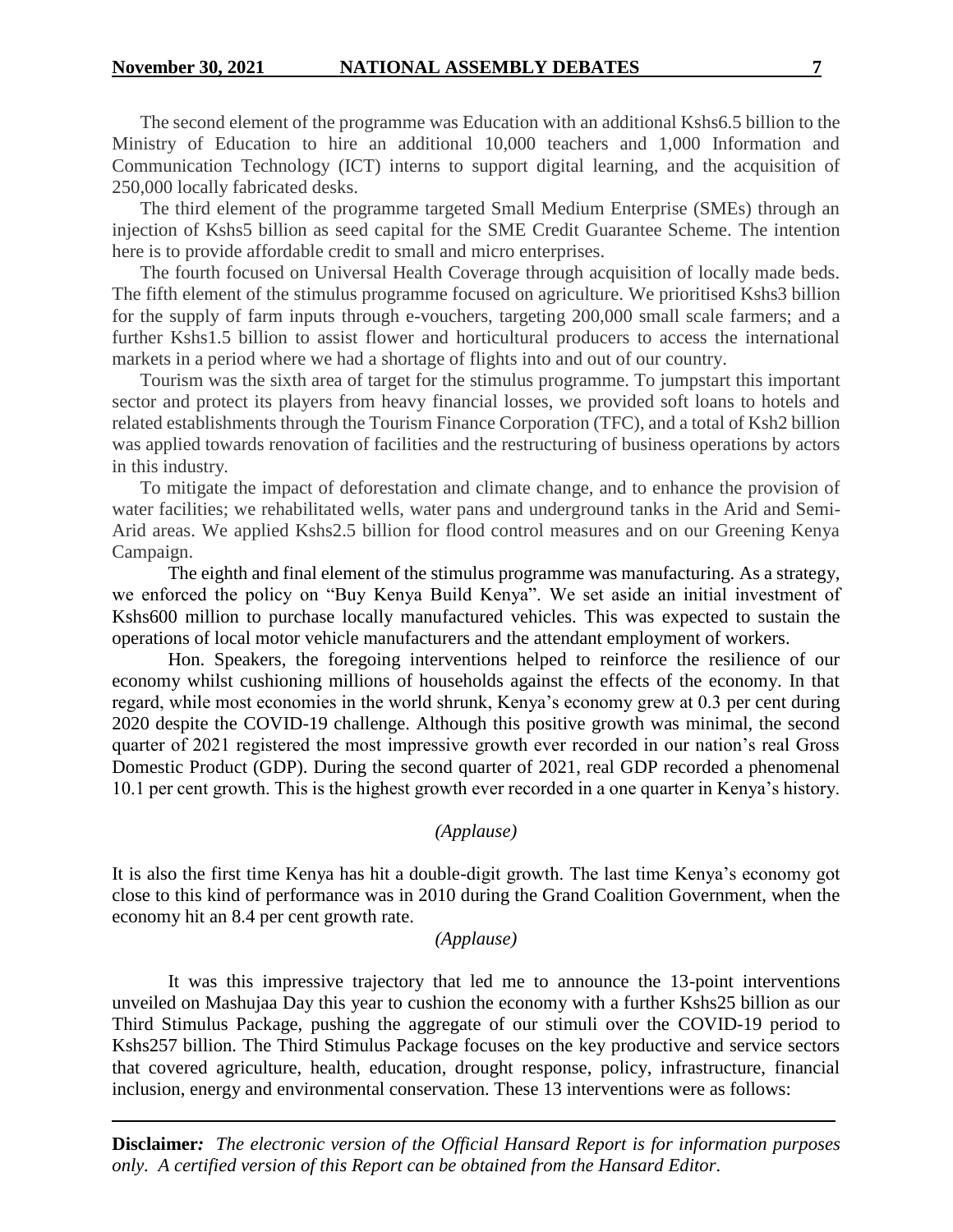The first intervention was in the tea sub-sector, where I am pleased to confirm that we have supported the tea sub-sector with Kshs1 billion in support of fertiliser subsidies for our tea farmers, securing our nation's top agricultural export. I am also happy to report that our tea farmers are today receiving the highest pay they have ever had in many years.

#### *(Applause)*

The second intervention was in the sugar sub-sector. I note with satisfaction that smoke is once again billowing in our public sugar mills following the allocation of Kshs1.5 billion in aid of the sugar sector that is being applied towards factory maintenance and payment of farmers' arrears.

The third intervention was in the coffee sub-sector. I confirm that Kshs1 billion was released in support of the ongoing reforms in the sub-sector that is being applied towards completion of the ongoing targeted interventions in the coffee sub-sector.

The fourth intervention was in the livestock sub-sector. The Kshs1.5 billion National Livestock Offtake Programme is on course in support of communities adversely affected by the ongoing drought in arid and semi-arid counties.

#### *(Applause)*

The fifth intervention was also in the livestock sub-sector. I confirm that the interventions geared towards the reduction of the cost of animal feeds are well on course.

The sixth intervention was in education. Noting the success of my Administration's policy on 100 per cent transition from primary to secondary school, I directed that the National Treasury should allocate a further Kshs8 billion to the Ministry of Education for the Competency-Based Curriculum (CBC) Infrastructure Expansion Programme targeting the construction of 10,000 classrooms. I am most pleased to confirm to the nation that all the counties' works in construction of the classrooms should commence by early December 2021.

The seventh intervention was in health. To enhance access to medical coverage across our country, and as part of our Universal Health Coverage Programme, I directed the Ministry of Health to establish an additional 50 new Level Three hospitals to be situated in both non-covered areas and densely populated areas across our nation. I also directed the National Treasury to allocate a sum of Kshs3.2 billion for immediate construction of these new medical facilities.

The eighth intervention was in the National Sanitation Programme. As I said earlier, we started this programme to harness the energy of our young people and give them a buffer against COVID-19 related unemployment. Noting the success of the Kazi Mtaani Programme and its effect in enhancing opportunities for youths across our country, we required the National Treasury to allocate a further Kshs10 billion for the third phase of the Kazi Mtaani Programme to cover youths and to be rolled out in all our counties across the country.

The ninth intervention was on energy and petroleum. Being fully aware of the positive strides being made in our economic recovery, and cognisant that those gains stand the risk of being eroded by high energy prices, I am pleased to confirm that we are on course to institutionalise the sought reforms.

The tenth intervention was on access to credit. Critically, I asked the National Treasury and the Central Bank of Kenya (CBK) to consider suspending the blacklisting of creditors with loans below Kshs5 million at the Credit Reference Bureau (CRB) in a move targeted to retain the bounce-back potential of the foundation of our economy.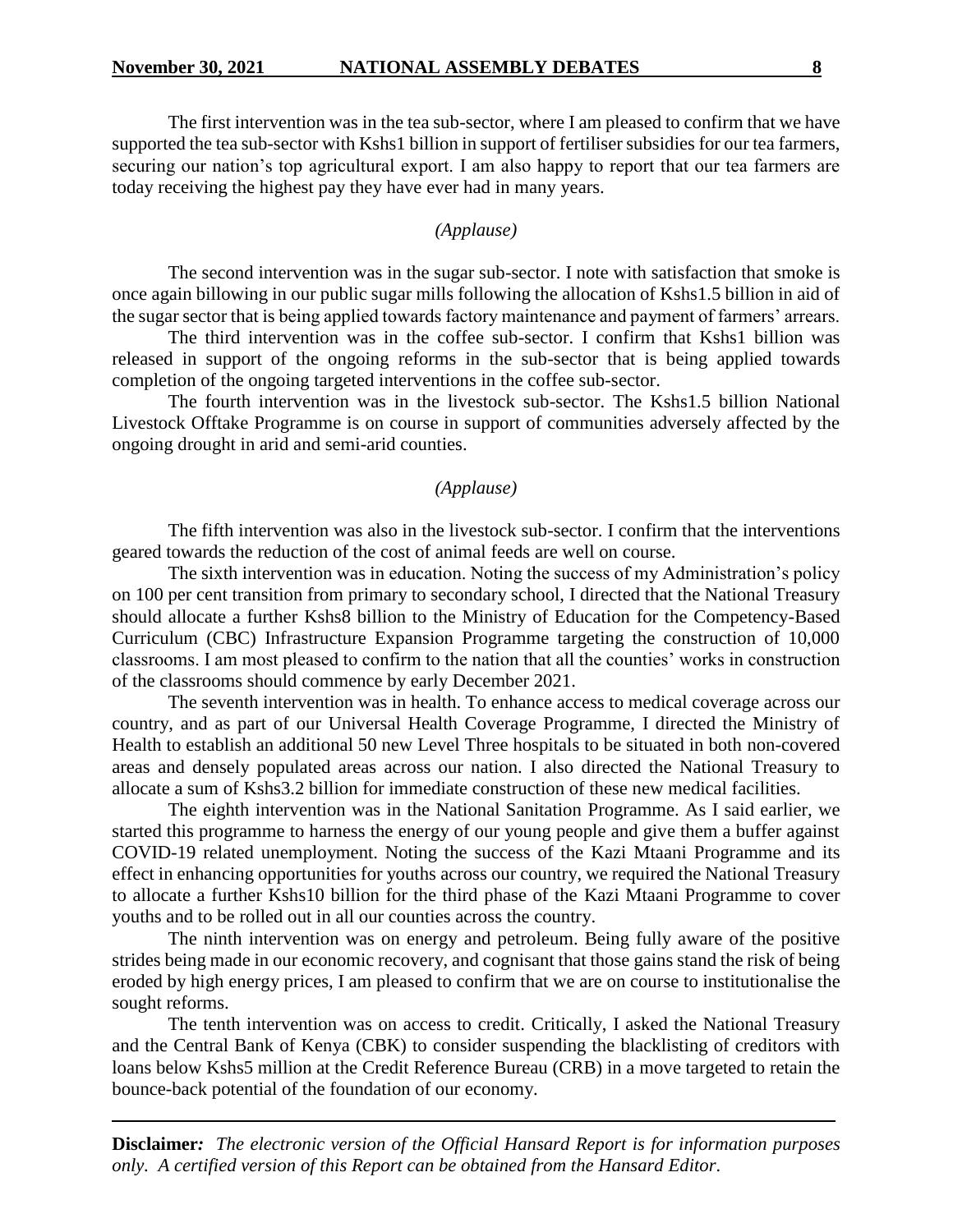As the eleventh intervention, I also asked the National Treasury and CBK to consider revising the maximum amount an individual or enterprise can withdraw or deposit from a bank that previously stood at Kshs1 million, which was not supportive of our current business environment. I am glad to report to Parliament that as of  $8<sup>th</sup>$  November 2021, the CBK issued a notice suspending the listing of negative credit information for borrowers with loans below Kshs5 million that fell into arrears from  $1<sup>st</sup>$  October 2021 to 30<sup>th</sup> September 2022. This will give the medium, small and micro enterprises (MSMEs) 12 months to re-organise themselves and adapt to the new economic normal.

I am also happy to report that the CBK is at an advanced stage of revising the Kshs1 million threshold for cash deposits and withdrawals in the banks.

#### *(Applause)*

This will facilitate easy transactions for SMEs and help the economy respond to the COVID-19 shocks.

The twelfth intervention was in the digital financial services sub-sector. In recognition of the importance of the digital financial services, especially to small-scale traders and households at large, I directed the National Treasury to engage all digital payment providers with an aim of deepening and expanding the use of digital payment channels.

The thirteenth intervention was a two-pronged one in the area of vaccination against Covd-19. As part of our national response to the COVID-19 pandemic, we rolled out the National Vaccine Deployment Plan aimed at vaccinating 10 million adults by June 2022 and approximately 16 million by June 2023.

With regard to COVID-19 vaccine production, we have set out to implement the lesson of self-reliance, which was one of the key learning points of the pandemic. As the first step towards this goal, we established the Kenya Biovax Limited, a venture that would locally produce anti-COVID-19 vaccines. I, therefore, directed the Ministry of Health to operationalise the company to 'form and fill' and eventually manufacture our locally-produced vaccine by Easter of 2022.

Hon. Members, ladies and gentlemen, at this point I would also like to take special note of the resilience of our revenue collection system under the Kenya Revenue Authority (KRA). For the first time in 8 years, KRA has exceeded its revenue collection target despite the COVID-19 stress on the economy. The KRA projected a Ksh1.52 trillion collection in tax during 2020 which means that they collected Ksh1.67 trillion, which was in excess of their projected intention. On this note, I must also report on the sterling performance of KRA, not only under the COVID-19 duress, but in the last 8 years of my Administration. In the last 8 years, KRA has collected Ksh.10.8 trillion cumulatively in revenue. This means that in just 8 years, KRA has collected the equivalent of Kenya's total GDP. It also means that on average, KRA collected Ksh.1.3 trillion every year.

Hon. Members, to accelerate the turnaround of our micro, small, and medium enterprises, under the Ease of Doing Business Government Agenda, my administration has implemented remarkable reforms over the years. These measures have not only improved the country's business climate but they have also mitigated the challenges and bottlenecks impacting businesses.

The key reforms that we have implemented include the full automation of businessregistration services, re-engineering of the application for power, water and sewer connection and automation of the land registration processes. In addition, we have adopted e-payment, efilling and e-service at the Commercial Division of the High Court and fully operationalised the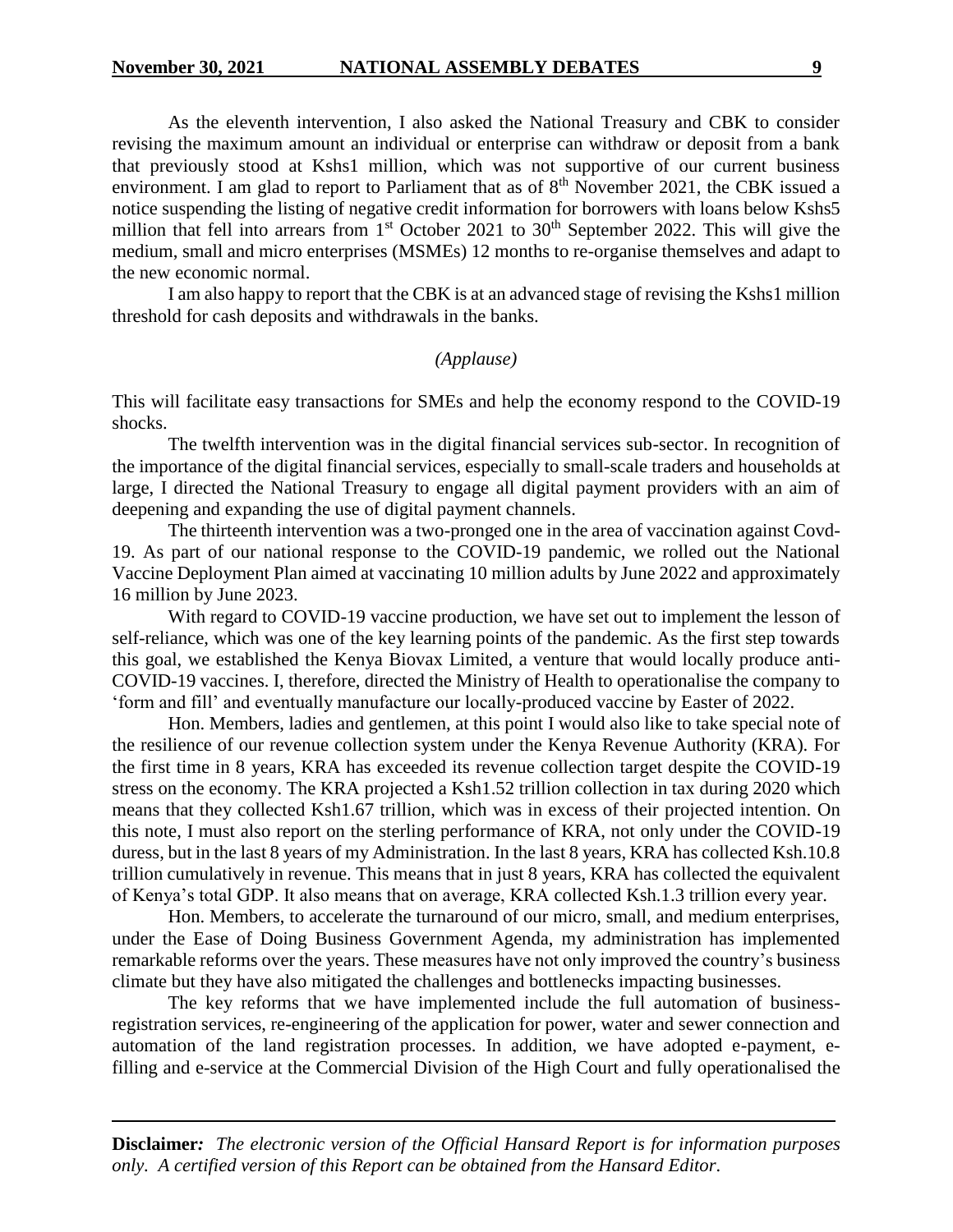Small Claims Court, which has seen disputes involving SMEs, mostly our young people, being resolved within a record 60 days and thus freeing up capital locked-up in legal disputes.

Equally important is the full automation and streamlining of the payment of taxes in order to ease burden of compliance and the re-designing of the import and export processes, which has reduced the cost while improving efficiency of our ports, among other notable reforms.

Hon. Speakers, as an affirmation that our reforms on ease of doing business are bearing dividends, just last week we scored a global first. The President of the European Investment Bank was in the country to witness the official opening of the European Investment Bank's first regional hub outside the European Union.

#### *(Applause)*

The Nairobi regional hub will cover eleven countries in Eastern and Central Africa and will act as a pilot for the setting up of other EIB regional hubs into the future. This speaks to our administration's agenda to position Nairobi as an International Financial Centre.

# *(Applause)*

Hon. Speaker, an even better example of COVID-19 resilience is the strengthened relationship between the national and county governments. Although the National and County Governments Summit has operated smoothly since it became effective, I must admit that the COVID-19 pandemic revitalised its energy.

Whenever we gathered as a summit during this crisis, the consciousness of the entire nation was called to order. We put asunder the political dynamics of the moment, and our only business became Kenya. We demonstrated in word and in deed, that devolution is a powerful driver of socio-economic development, it creates synergies and acceleration points that in turn generate tangible benefits for all Kenyans.

We understood very well that to overcome this crisis, we had to act as one. Rather than allowing the Nation to succumb to COVID-19 fatigue, we came together and galvanised our people towards strength, resilience, and building back better. Where others stumbled and fell, we rose and soared.

During the COVID-19 stress period, the national and county governments demonstrated their true leadership. Nothing demonstrates this better than the strengthening of our healthcare systems under the dark cover of the COVID-19 pressure.

When the COVID-19 pandemic hit our country, we had an ICU bed capacity of only 108 beds countrywide. This translated to an average of two ICU beds in each county. In the face of COVID-19, this reality was a disaster. But given the collaboration between the two levels of government, we increased the ICU bed capacity by 502% during the COVID-19 period.

#### *(Applause)*

Equally important to note, during the COVID-19 pandemic period we had a capacity to only generate Ksh3 million litres of oxygen per day in March 2020. Today, I am proud to say that we have improved our oxygen generation capacity in public health facilities, by ten times to Kshs32 million litres per day as at October 2021.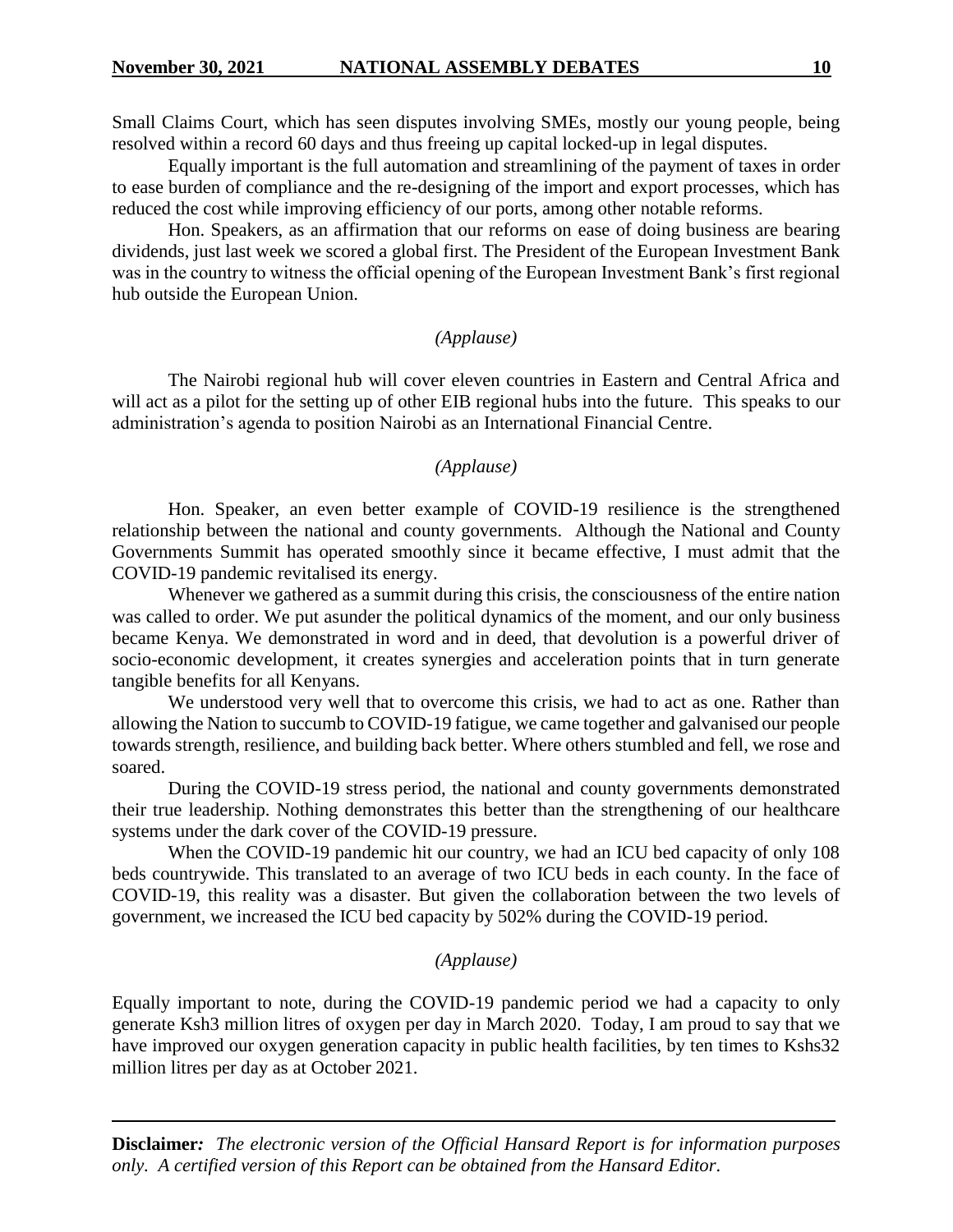## *(Applause)*

Kenya can be proud of one more innovation. In March 2020, we had only one laboratory that could test notifiable diseases of international concern. In fact, we had to send our tests for notifiable diseases to South Africa.

When the COVID-19 pandemic hit our country, we had to wait for five days for the South African laboratories to send us results. Today, we have moved from one testing laboratory to 95 well-equipped laboratories.

# *(Applause)*

What is it then that we have learnt more from the COVID-19 disaster? We have learnt that our solutions must be home-grown. That is why we have commissioned a vaccine development project for disruptive viruses like COVID-19 to serve not only Kenya but the region at large.

Hon. Speakers, another national reminder of the opportunities we seized during COVID-19 was the sight of the Likoni Channel Crossing. Previous scenes of Mombasa residents, congested along the Likoni Ferry are now a thing of the past. The iconic Likoni Floating Bridge, built in a record time of six (6) months, and opened to the public in December 2020, sees over 150,000 residents cross the channel on a daily commute in an orderly, safe and secure manner.

This has not only allowed for the efficient management of time and mobility across the channel, but significantly moderated the incidences of COVID-19 transmission, and contributing to our overall disease mitigation strategy in the coastal region.

Kenya has taken pride of place through this initiative - a first of its kind in the region – linking Liwatoni on Mombasa Island with Ras Bofu in the Likoni mainland. We intend to adopt such innovative approaches and learning to deliver on similar challenges in our various sectors.

Hon. Speakers, COVID-19 was both a danger and an opportunity. And because we focused on the opportunity side of the crisis, now Kenya has developed the necessary infrastructure for the rolling out the Universal Health Coverage Outreach. But of equal importance, our COVID-19 innovations in the area of health have propelled us to a place where Kenya can become a destination for health tourism for the region and beyond.

Hon. Members, ladies and gentlemen, I cannot end this COVID-19 part of my address to Parliament without paying tribute to the people of Kenya for their commendable civic responsibility in the fight against COVID-19. While my administration provided leadership and action, our people supported with self-sacrifice and civic duty. As you will recall, very early in the pandemic, I warned our people that the Government cannot police the morality of its citizens.

I warned that in a war against an invisible enemy like COVID-19, our former way of life would have to be adapted to a new normal where every Kenyan was his or her neighbour's keeper. In this, new normal citizens do not fight for liberties; they scramble for survival. When I made this call for civic responsibility in the face of COVID-19, I also emphasised that responsibility is not a burden. It is a civic duty. I pay tribute to our fellow citizens for being responsible members of our communities. As our forefathers stressed time and time again, our greatest strength will always be our unit. Today I am happy to report that despite the challenges, immense pressures and limits on our way of life, Kenyans rose to the task and acted responsibly. Where others were reluctant, Kenyans gladly sacrificed for the good of the whole. For that reason, we were able to bend the curve and prevent worst-case scenarios. Due to this, and after careful consideration, during the Mashujaa Day celebrations, I lifted the curfew and restriction of movement countrywide.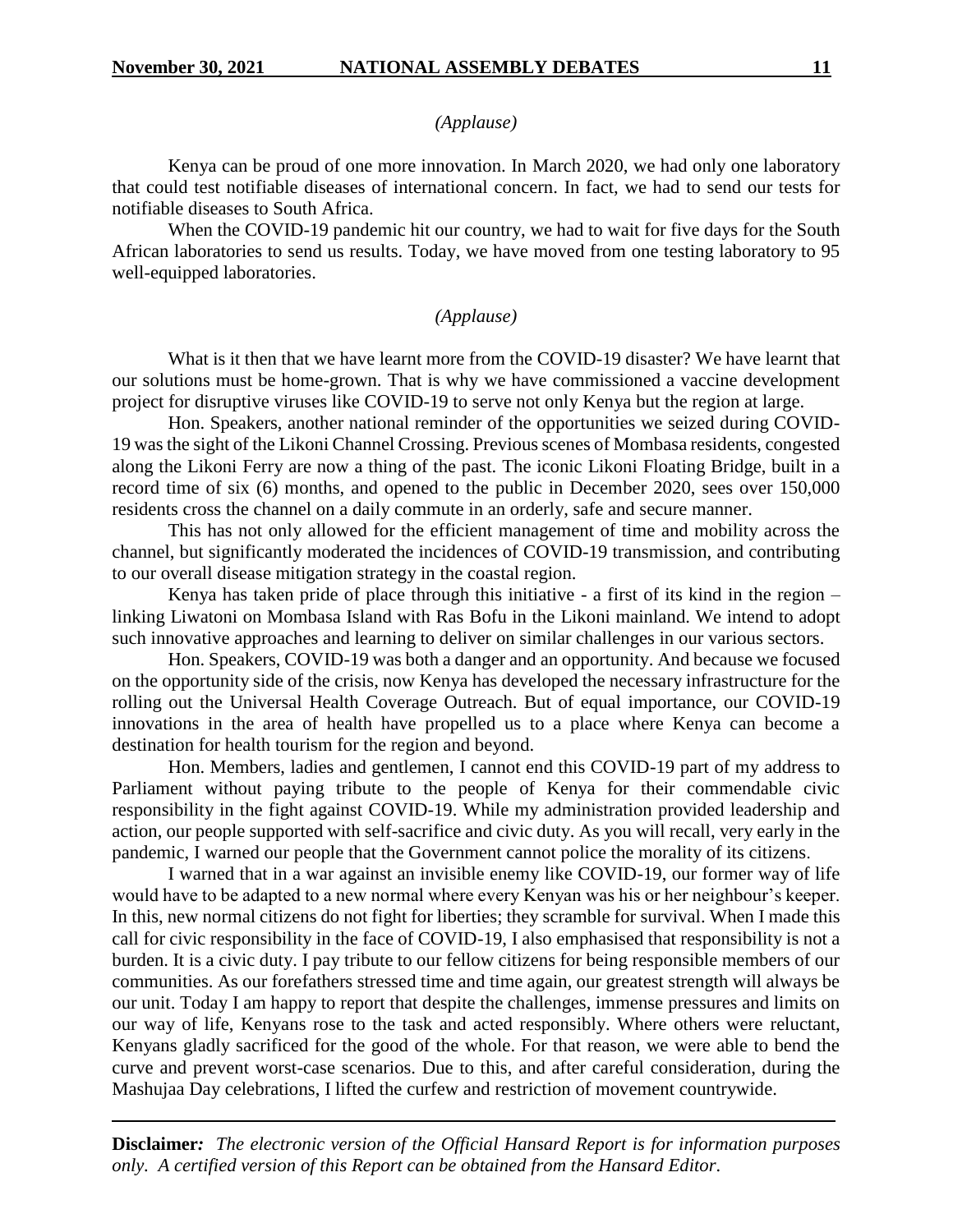# *(Applause)*

Once again, as we have always done, we have shown that Kenyans are a people who put country above self and neighbour above individual. We are a people who firmly believe in exercising our rights and freedoms in a responsible and purposive manner.

While a few battles have been won, the war against COVID-19 is not yet won. We cannot rest on our laurels. Now, more than ever, we are faced with yet another variant of this Corona Virus - the Omicron variant - that is said to carry a higher risk of infection. This variant may explain the infection rate spikes we are witnessing across the globe. I pledged to the nation in June this year that by Christmas we would have over 10 million adults vaccinated. As of today, we have achieved a target of 7.1 million Kenyans, up from 5 million as announced on Mashujaa Day in October 2021.

Hon. Speakers, to fortify our national resolve against COVID-19, and in honour of all the Kenyans we have lost to the disease, I today urge all Kenyan adults to visit their nearest medical facility to receive their COVID-19 vaccination. The COVID-19 vaccines are in stock across all our counties. Already, with a daily average rate of over 100,000 vaccinations, we have a much smaller target to meet within the next 25 days. Therefore, I once again call on all Kenyans to rally under the call of "25 days to Christmas" to secure their vaccinations to meet and surpass the target that we set ourselves. I invite the media, in all its various forums and forms, to use their platforms to perform the social good and promote the vaccination campaign.

This new variant's profile remains unknown for now. It is, therefore, better to err on the side of caution. By receiving our vaccinations, we will have played our part in securing not only our own lives, but also in protecting the lives of those around us. Let us be responsible in this endeavour. That shot in the arm is our most powerful weapon against a disease that has ravaged the world. That shot in the arm of every adult Kenyan will also be a shot in the arm for our economy and our social institutions. It ensures that, if we can conquer and put this disease aside and fully return to normal, we can continue on our growth trajectory. No Kenyan should hold back from this perfectly safe and free way to protect themselves, their families, their neighbours, their colleagues and the nation at large. Let us tear down this disease, ladies and gentlemen.

Hon. Speakers, throughout our history, the collective task of nation-building has been guided by the shared aspirations of eradicating the indignities of ignorance, disease and hunger. This was the vision that fuelled our struggle for Independence. Post-Independence, every Kenyan generation and administration since has sought to do all within its means to finally slay the threeheaded monster that has plagued us for over many centuries. To steer the nation towards a path for the realisation of these aspirations, the people of Kenya entrusted the responsibility of actualising that vision to the elected and appointed State officials, and officers to whom the powers of our nation have been delegated. These elected and appointed State officers include 47 Governors, 350 Members of the National Assembly, 67 Members of the Senate and 2,240 Members of the County Assemblies. We are many but, we must act as one -one Government of Kenya that acts in unison to give the people of Kenya a better present and a brighter future.

Our collective contributions to move the nation closer to her destiny of a fairer, just and equitable Kenya for all, builds on the intentions of previous administrations as supported by the Houses of Parliament and the organs of the state. I say this fully aware of our enormous work and that this enormous work cannot be concluded in one generation. Ours is a relay race where we receive the baton and run the race, and pass it on to our successors, unbroken. This most notable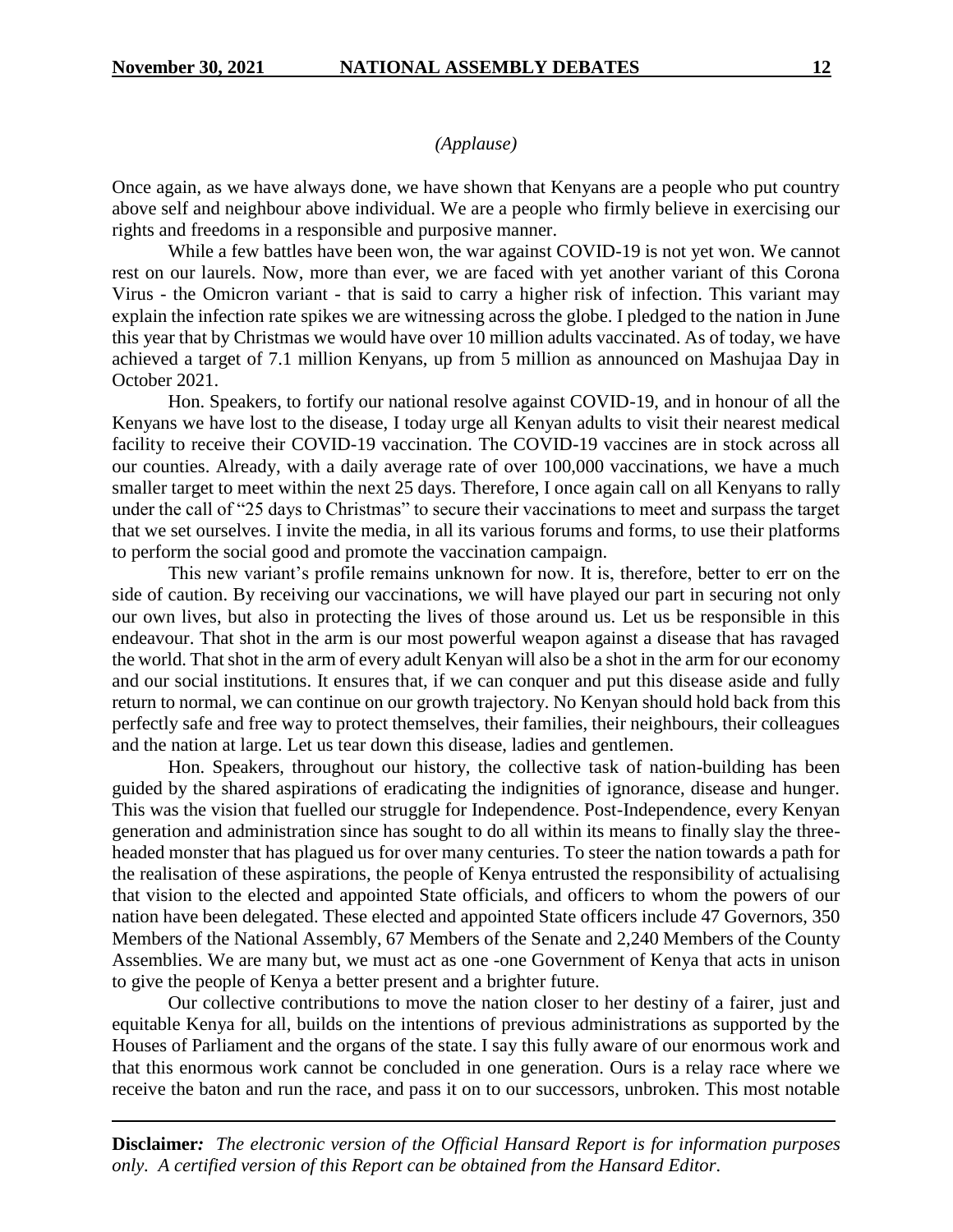intergenerational quest is what inspired the Big Four Agenda as the strategic guide for my second term in office. To do so, my administration and our colleagues in both tiers of Government had to make commitments towards the transformation in the four key areas of intent. The first one is liberating our people from the poverty of dignity caused by inadequate services. The second is transitioning our people, especially our youth, from being recipients of handouts to producers of goods and services as well as owners of capital. The third is building a holistic base of human capital that is food-secure and health-assured. The fourth is the restoration of the dignity and the pride inherent in one owning a decent home.

Hon. Speakers, I will now give an account of what my administration has done, not only in the last year but also what we have attempted to do in the last eight years as well. I will use the last eight years to give these august Houses a scale against which everything that my Administration has achieved is to be measured. I will use history as a yardstick that we can borrow from to appreciate the achievements of our two tiers of Government and our objective of delivery.

The first area of thrust that I will report on is the state of our economic development. I will borrow from the Four Legacy Frames I articulated in my Madaraka Day Speech on 30<sup>th</sup> June 2021 in Kisumu City. Under the state of our economic development, I will report on two frames that have guided my administration. These are Economic Acceleration and the Big Push Investments.

Allow me, Hon. Members, to start with Economic Acceleration which is increasing the speed of achieving our economic goals. I also use the word "acceleration" to imply the mechanism of multiplying our economic fundamentals. When my administration took office in April 2013, we were eager to multiply what was bequeathed to us. And I am happy to report to this Parliament that we have multiplied our critical fundamentals in ways even I did not imagine were possible. For instance, in 2013, Kenya was Africa's 12<sup>th</sup> wealthiest nation with a GDP of Ksh4.74 trillion. This GDP was accumulated in a span of 123 years through the four administrations before us because I include the colonial administration. In just eight years, my administration has multiplied this GDP by a factor of two plus. Today, our GDP stands at Ksh11 trillion, up from Ksh4.74 trillion.

#### *(Applause)*

From being ranked as the  $12<sup>th</sup>$  wealthiest nation in Africa when I took over, we have moved six ranks to become the  $6<sup>th</sup>$  wealthiest nation on the continent, on account of the choices we have made. As I said earlier, in the second quarter of this year, our real GDP grew by 10.1 per cent, the first such growth in the history of our economy. The notable contributors to this growth include the ICT sector, which grew by a significant 25.1 per cent in the second quarter of 2021. In fact, the ICT sector, is projected to become a prime mover of our economic growth in years to come.

Other sectors that contributed significantly to the real GDP growth in the reference quarter include the transport sector, which grew by 16.9 per cent; and manufacturing, which grew by a record 9.6 per cent. However, the hotel industry presents a more compelling picture of recovery from the COVID menace. At the height of the COVID pandemic in 2020, this industry registered a negative growth of 63.5 per cent in the third quarter of 2020. During the first quarter of 2021, this industry showed some improvements and contracted by 48.8 per cent. By the second quarter of 2021, this industry was on the path to recovery and had grown by 9.1 per cent showing, a remarkable upturn. Here, I look forward to all our global partners. COVID will not be defeated by locking all of us down and by shutting off parts of the world we think are problematic. No one will be safe from COVID until we are all safe. Please, *jameni! Tumefanya kazi msitufungie tena.*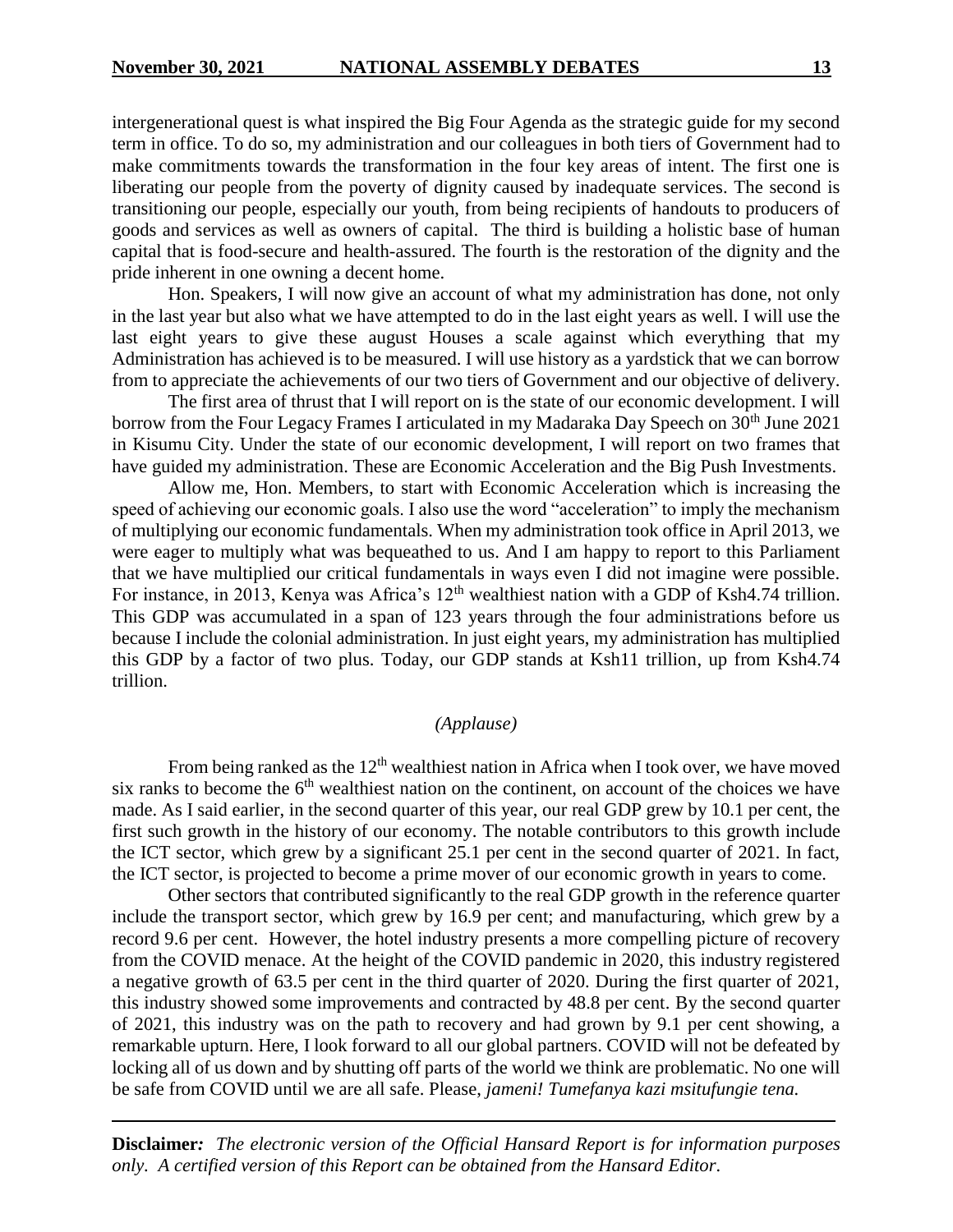# *(Applause)*

Hon. Members, ladies and gentlemen, given that we have doubled our GDP in a record eight years, it is no wonder that Kenya is projected to grow twice as fast as the sub-Saharan economies in the period 2021/2022. And this is all because of leadership and the power of choice. Allow me to give further examples of acceleration and the multiplication of our fundamentals as a strategic intent of my administration. A case in point is that as we have doubled our real GDP, we have also doubled our road network across the entire Republic. Besides the road's infrastructure, my administration has made the largest infrastructure project in a century, with the construction of the Standard Gauge Railway (SGR).

#### *(Applause)*

In respect of roads infrastructure, when my administration came to the helm, there were 11,200 kilometres of tarmacked roads constructed by four previous administrations in 123 years. Like I said, I include the colonisers as well. In eight years, my administration has multiplied what the previous administrations had done by a factor of two. We have built 10,500 kilometres of roads across the Republic and doing so 15 times faster than the previous administrations. And, I will expound on this in a little while.

On Railway, on the eve of Madaraka Day in 2017, we marked a transformative moment for Kenya and for Africa, when the Madaraka Express made its inaugural journey from Mombasa to Nairobi. The largest infrastructure project in Africa had become a reality, and a brand-new modern railway had become a feature of our homeland and nation. Since then, the way we travel to Mombasa has been redefined with Madaraka Express having served 6,495,027 passengers; while our cargo gets to the stores of our enterprises efficiently and in time with a record 17.6 million tonnes of cargo transported from 1<sup>st</sup> January 2018 to yesterday 29<sup>th</sup> November 2021.

Turning to power generation, our acceleration model was applied to the production and distribution of electricity countrywide. When I took the oath of office in 2013, Kenya's total grid was 1,300 megawatts. But 8 years later, Kenya's total grid has doubled and it now stands at 2,600 megawatts. This translates to approximately 325 megawatts installed every year under my administration. It means that, for every year we installed 325 megawatts since 2013. The previous administrations installed a combined average of only 12 megawatts per year. Put differently, in eight years we have generated 40 times more power per year compared to the past administrations.

Hon. Members, it is worth of noting that 73 per cent of this power is green energy. In fact, Kenya is leading the African continent in the generation of green energy. But this is not the only thing which Kenya is leading the continent. I am proud to report that we have connected more homes to power than any other country in Africa, in just six years. In fact, Kenya is the leading country in Africa with respect to household connections to electricity.

#### *(Applause)*

In the eight years, we have connected 1.7 million more households than Egypt. Similarly, we have connected as many households as South Africa and Nigeria combined during the eight years of my administration. In real terms, only 2.3 million households had been connected to power when I took over in 2013. In eight years, we have tripled this number by connecting an extra 6.3 million households. Put differently, and guided by our acceleration model, we have connected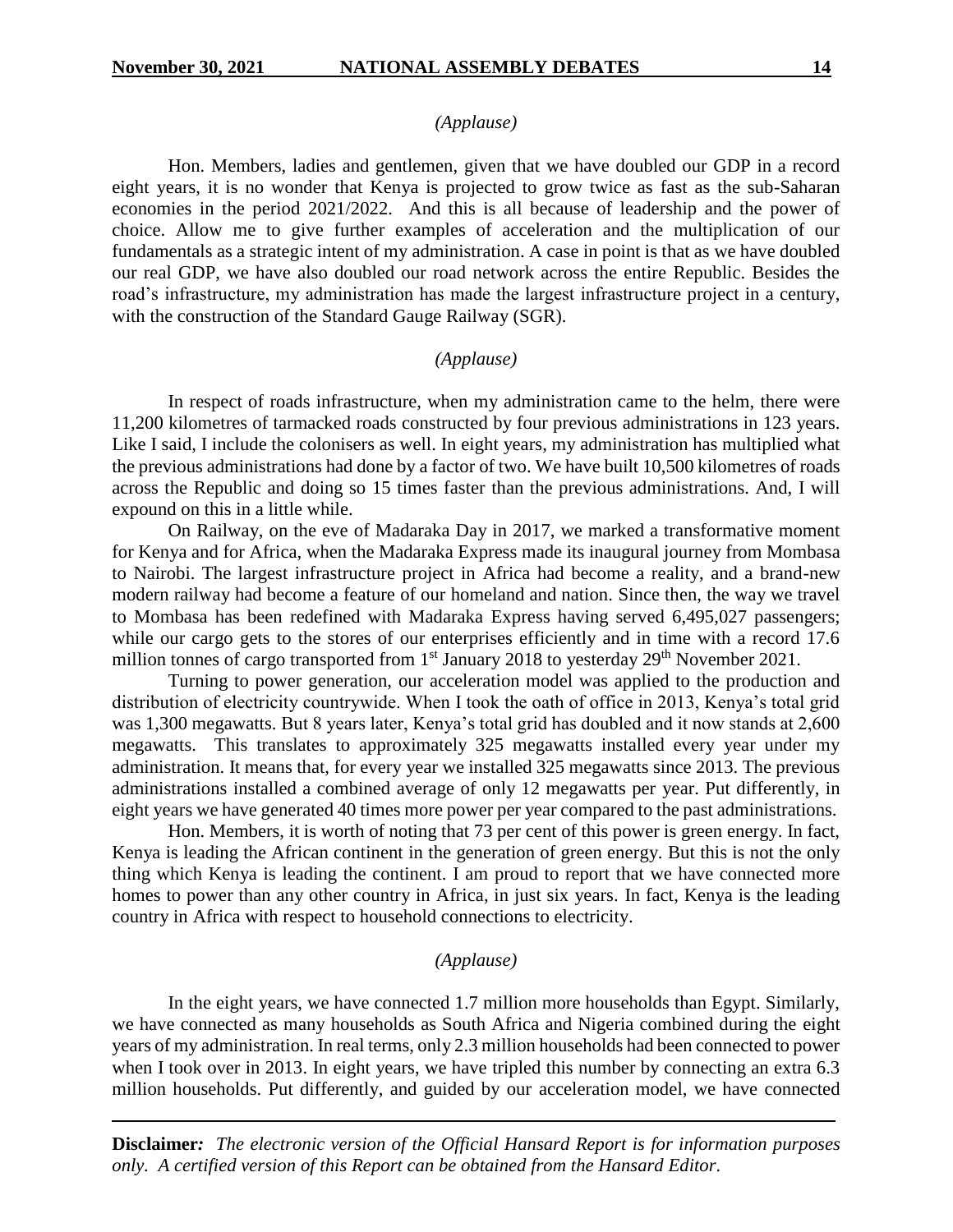approximately 787,500 households every year or an average of 2,000 connections a day since 2013. By any measure, this acceleration is noteworthy. Besides access to electricity, my administration has also embarked on implementing the recommendations of the Presidential Taskforce that established a pathway for reduction of the cost of electricity by 30 per cent by the end of this year. Hon. Speaker, we are tearing down all barriers that deny Kenyans an opportunity to lead a dignified life.

Now I turn to devolution and how my administration has used the acceleration framework to multiply the economic fundamentals of the counties. As the first President to implement the 2010 Constitution, the task of rolling-out devolution fell squarely on me. Although the letter of the Constitution provided for a phased approach to the devolution of functions to counties, the spirit of the Constitution suggested an urgent "big bang" approach in creating the devolved structures. This meant giving county government's political, administrative and financial autonomy all at once. We were to do this without the luxury of a strategy dry run to determine whether this "big bang" approach would work.

Fortunately, Article 187 of the Constitution gave us three years to execute this constitutional instruction. While three years was a fair period to achieve the "big bang" effect of transferring functions to fragile counties, my administration chose an even bolder path. Driven by our acceleration doctrine, we chose to transfer functions to the county structures in one year instead of the constitutional threshold of three years. And because we were committed to the success of the county structures, we followed our accelerated devolution of functions with two critical drivers.

One, we undertook a massive transfer of highly skilled civil servants from the national government to the county governments. This battery of highly trained personnel was meant to give the county governments a head start. And they did so in terms of setting up the county public services, including their operating structures and systems. Two, within the first year of my tenure, my administration increased the equitable share allocation to county governments from the constitutionally mandated 15 per cent to 32 per cent. This was a doubling of allocation in support of the execution of the devolved dream. And we did this because we understood and appreciated that devolution of functions without 'devolution of funding' was an exercise in futility. Today, the National Government has disbursed approximately Ksh2.44 trillion to county governments over the last eight years. The aggregate amount that will have been disbursed to the counties for the next financial year is therefore projected to surpass the Ksh.3 Trillion mark. The aggregate of the amount we have committed to our counties is almost equivalent to our current national budget. And taking all things constant, this amount approximates the budgets of the first and the second independence administrations, combined. In other words, for the last 8 years, we have percolated to the counties what the entire Republic operated with for a period of close to 39 years.

But how has this percolation of resources changed the economic fundamentals at the county level? How has it fast-tracked the embeddedness of devolved functions in 8 years? Evidence abounds on this, but I will give a few examples at hand. Accelerated devolution has, for instance, delivered shoes with a magical label "Made by Kitui County, Kenya" and given Makueni County its first mango processing plant. Makueni County received Ksh110 million from the Devolution Advice and Support programme. This money supported the processing plant and benefitted 12,000 mango farmers by creating value addition. The plant is now buying one mango at 15 shillings from farmers who previously sold their produce in the open market place at 5 shillings at the very best price or more often than not, left the mangos to rot away. Their income has grown ten-fold and provided ground for their farming undertakings to take-off. Makueni is also on record as being one of the counties with a capacity to manufacture its own oxygen, especially in the context of COVID-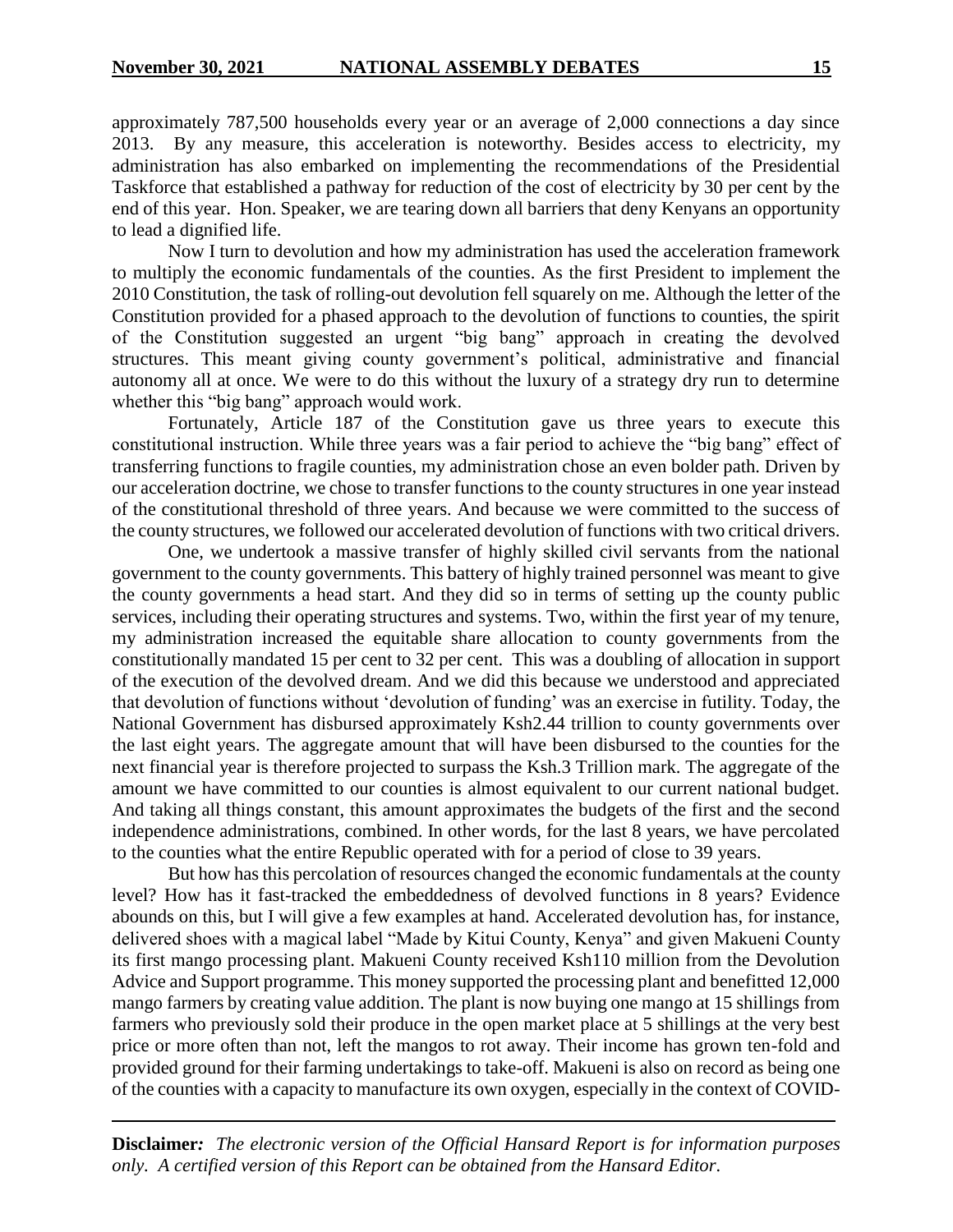19. Similarly, the county has developed a Universal Health Coverage Insurance scheme known as Makueni Care. And all this has been catalysed by our principle of resource percolation to the emerging county structures.

Another example of county innovation is in Kajiado. In the wake of the COVID-19 pandemic, the county looked for a way of distributing food to hungry members of its populace. Through an integrated system dubbed M-Riziki, which virtually linked financiers and beneficiaries, 30,000 households of the population were able to receive food using the system in 2020. M-Riziki saved the county the logistical nightmare of transportation. The digital platform also ensured that shopkeepers who partnered with the county to provide goods worth Ksh1,500 per person remained in business during the COVID duress. This innovative approach to distributing relief food closed off avenues of corruption, and created efficient ways of delivering services to the indigent. There are many more testimonies as to how accelerating the formation of county structures and supporting them with skilled personnel, resources and legislation has embedded devolution in the last 8 years. Once sleepy towns, have now been roared into life, driving not just grand infrastructure developments but also tangible increase in household incomes of ordinary Kenyans.

As devolution takes root, and as an affirmation of the equitable development we continue to enjoy, and in keeping with the resolution of the Senate; I will tomorrow,  $1<sup>st</sup>$  December 2021, have the high privilege of conferring on Nakuru Municipality with City Status. Nakuru City will join Kisumu, Mombasa, and Nairobi as cities. With a reputation as East Africa's cleanest town, all of Kenya looks forward to Nakuru City growing by leaps and bounds.

I am happy to report to these august Houses that my administration has laid a sound foundation for the devolved system of government; a foundation that has the potential to multiply the economic fundamentals of our county economies immeasurably. You may ask why we chose to accelerate certain goals in our development agenda. Why did we choose to accelerate the issuance of titles deeds, double our road networks, build a brand new modern railway, double our power production and double our GDP? Why has my administration taken such tremendous strides in creating accelerated development? It took England 200 years to industrialise, the United States of America 160 years, and Japan 110 years. However, we look not towards those nations but to China, which compressed the progressive economic changes experienced by those countries into a single generation. Instead of taking the 200 years it took England to industrialise, China took only 35 years. Similarly, the four Asian Tigers of Hong Kong, Taiwan, Singapore and the Republic of Korea took 25 years to industrialise. And that is why their accelerated growth was called the 'Asian Miracle'.

The secret to these 'miracles' was acceleration. The Asian Tigers, for instance, accelerated the achievement of critical development fundamentals; and this allowed them to industrialise at a rate that was faster than 'normal'. They contracted their development timelines by implementing aggressive interventions on multiple sectors of the economy, simultaneously. This reduced the intervals between the phases of industrialisation and allowed them to catch-up with the West. And like these countries, the policy choices of my administration have been about contracting our development timelines through aggressively implemented projects. We are moving with speed because there is no time like the present to deliver the dreams of Kenyans for a better tomorrow. If the acceleration models worked for the Asian Tigers, who were at the same level of development as Kenya in 1965, they can work for us too. And if these countries industrialised in 25 years because of the bold choices they made, we too can set the stage for economic transformation and achieve it in record time.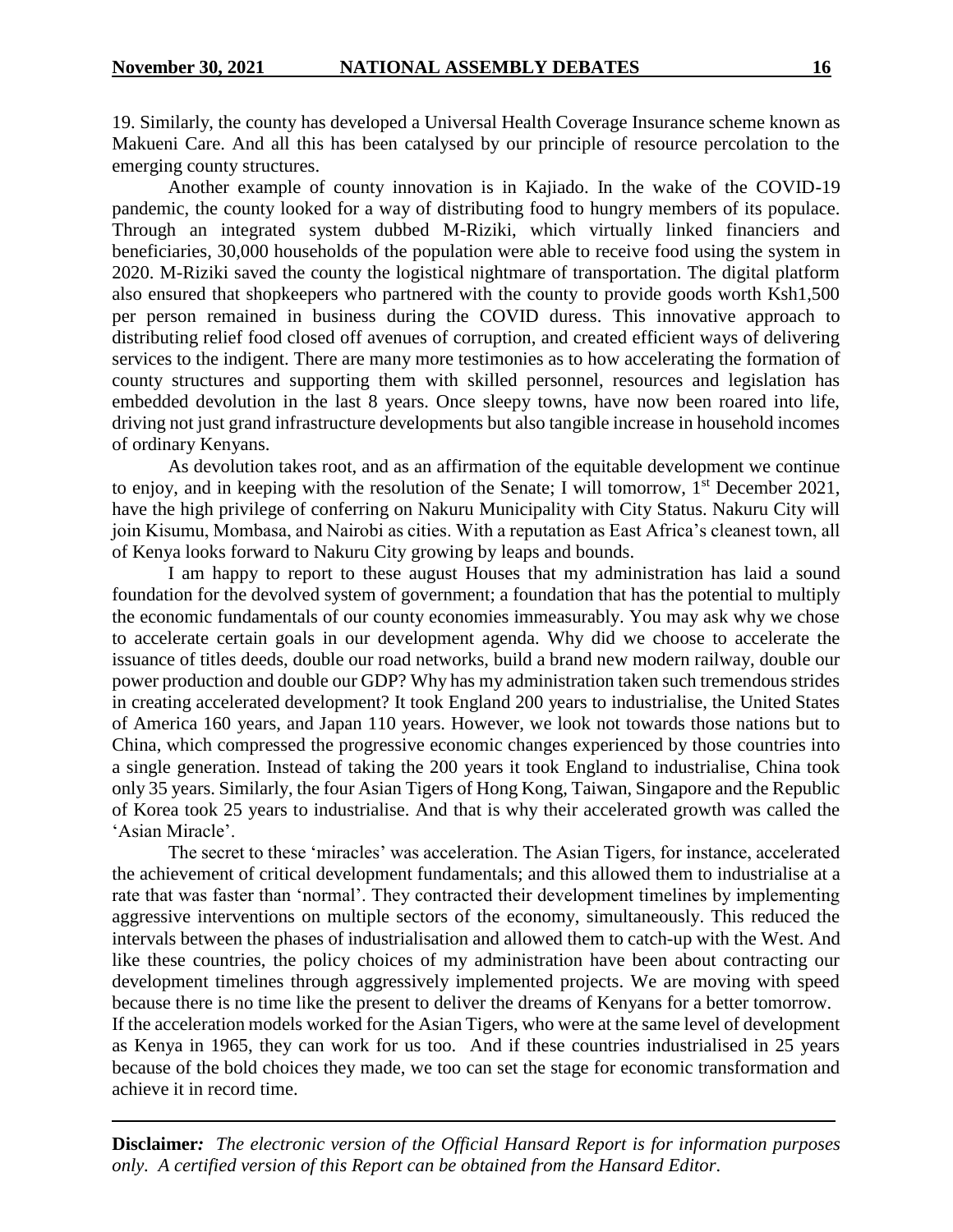Allow me now to report on the second frame of my development agenda, which I referred to in my Madaraka Day Speech of this year as the 'Big Push Investments'. These are bold undertakings that are futuristic in outlook. Most of these investments are in the form of roads, rail, and ports. Some of them are a revival of the dead capital installed by the previous administrations, which are, nonetheless, critical to our development path today. Regarding roads, the handiwork of my administration is evident across the entire country. There are some counties which have received their first tarmacked roads since God made Kenya, and that was done during my administration. As I said earlier, in eight, years we have built approximately the same number of kilometres of road that were built by the colonizers and the previous three administrations combined.

Although our achievements in this area cannot be gainsaid, I reiterate that my administration was not building roads for their own sake. Ours was not a quest to lay down tarmac for statistical purposes only. We realised that roads are literally the path to development and that every inch of tarmac we lay contributes to accelerating businesses, creating the foundation for greater individual and national prosperity. We did it for you, the Kenyan people, to tear down the barriers that hold back every citizen from making their individual contribution to nation building.

For example, once the 27 kilometres Nairobi Express Way is completed in February next year, it will take one 24 minutes to drive from Mlolongo, Machakos County, to Rironi, Kiambu County.

#### *(Applause)*

Currently, that journey takes you three hours, which is the equivalent of flying to Addis Ababa and back.

# *(Applause)*

Let me add that plans to build a dual carriageway from Rironi, where the Nairobi Express Way will terminate to Mau Summit, are also at an advanced stage. Once completed, it will take just 45 minutes to drive from Nairobi to Naivasha.

Across the Republic, in every region, we are converting dusty murram roads to world-class roads**.** Our dream is to create an efficient road network that links towns and cities, ports and stations, and markets to consumers.

Over the last eight years, and for the first time since Independence, Kenya is now linked to four of its five neighbours by tarmacked roads. This is how we are facilitating the economic integration of our region, tearing down every barrier to the realisation of our shared aspirations as a people.

For instance, by linking our road networks to the Northern Corridor, we are plugged into a multi-modal trade route that links the landlocked countries of the Great Lakes Region with the Kenyan Maritime Sea Port of Mombasa.

Similarly, the East Africa Coastal Corridor Development Project will link us along the coastline from Malindi through Lunga Lunga up to Bagamoyo and Dar-es-Salaam in Tanzania. The corridor will promote tourism and trade along the Indian Ocean.

Of equal note, the Sirare Corridor will form an integral link to the Northern Corridor and is a major transit route for traffic to and from Tanzania, Uganda, Rwanda, Burundi and South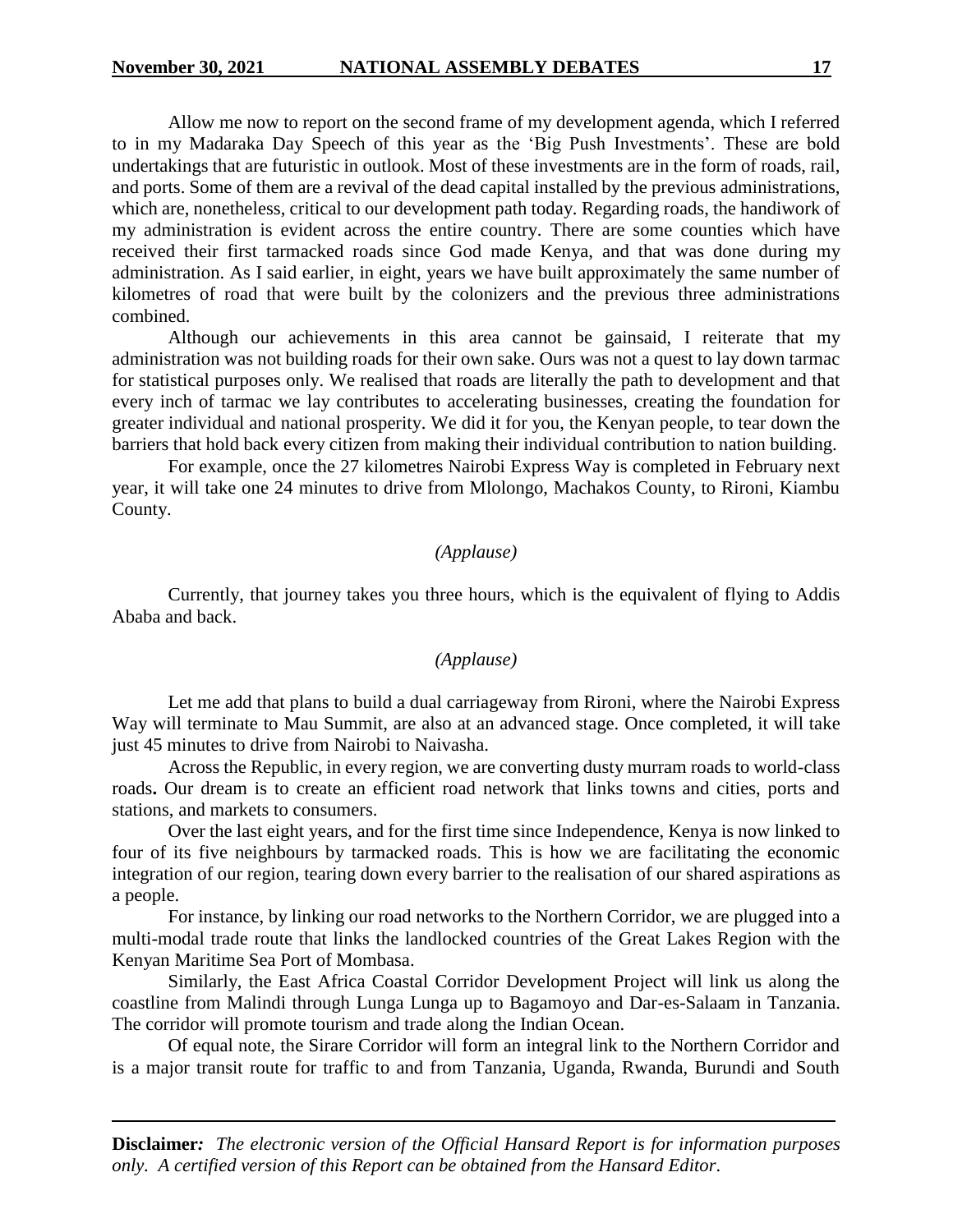Sudan. It links the border town of Sirare on the border of Kenya and Tanzania to South Sudan at Nakodok.

With regard to ports, the development of the Port of Lamu has been a particular point of pride for my administration. This port was first conceptualised in 1972, nine years after we gained Independence. However, it took 39 years for works on the Port of Lamu to commence. Through our futuristic model of 'Big Push Investments', we have made it a reality in only eight years.

The Port of Lamu is the only post-colonial Sea Port in Africa, built and financed by an African Government.

# *(Applause)*

All other major seaports were built in the late 1800s or early 1900s; when most of Africa was under colonial rule. This Port is, therefore, significant in terms of the futuristic thinking of our country.

We are also in the process of building a road from Lamu-Garissa-Isiolo linking up to Isiolo-Moyale Road and opening up the Port of Lamu and the huge potential that exist in Northern Kenya, and also with our partners in Ethiopia. This is the end of Part 1.

#### *(Laughter)*

Hon. Members, because of the sheer depth and breadth of this Port, it has the potential to re-organise the world's shipping network by becoming a trans-shipment hub in Africa.

Trans-shipment hubs are ports that allow large vessels that are unable to access destined ports of call due to their size. There are only five trans-shipment hubs globally, and the Port of Lamu has the potential to become the sixth. If we remain focused on our development agenda, this will become a reality sooner than later.

There is another strategic niche in the Port of Lamu that is futuristic. This Port is placed right in the middle of the manufacturing hub of the Asian Continent in the East, and the heart of consumption in the West.

The distance between Shanghai, the manufacturing hub in the East, and Rotterdam, a consumption port in the West, is approximately 12,000 nautical miles. However, the distance between Rotterdam and Lamu is only 6,000 nautical miles. If we were to make the coastal region an outsourced manufacturing hub for western products, the Port of Lamu has the potential to cut the price of those products by half. This would, therefore, be based purely on shipping costs because the Port of Lamu is half the distance to the West compared to the Port of Shanghai.

If we are to see the Port of Lamu through this futuristic lens, we will exploit our geographical advantages to make an imprint on global trade.

Another Big Push Investment we have made in support of regional trade through our ports is the expansion of the Kipevu Oil Refinery and Oil Terminal.

For 128 years, Kenya has served the five countries of the region using only one oil berth at the Kipevu Oil terminal. This single oil berth could only handle one vessel at a time. And for the most part, it took one vessel days to offload its fuel. This meant that the other vessels in the queue to offload had to be paid waiting demurrage charges and penalties, by oil marketers. The resultant cost of those inefficiencies is borne by the Kenyan consumer, which, overall, makes our economy uncompetitive. This year alone, an average of Khs1 billion was lost in the first four months in demurrages at the Old Kipevu Oil Terminal.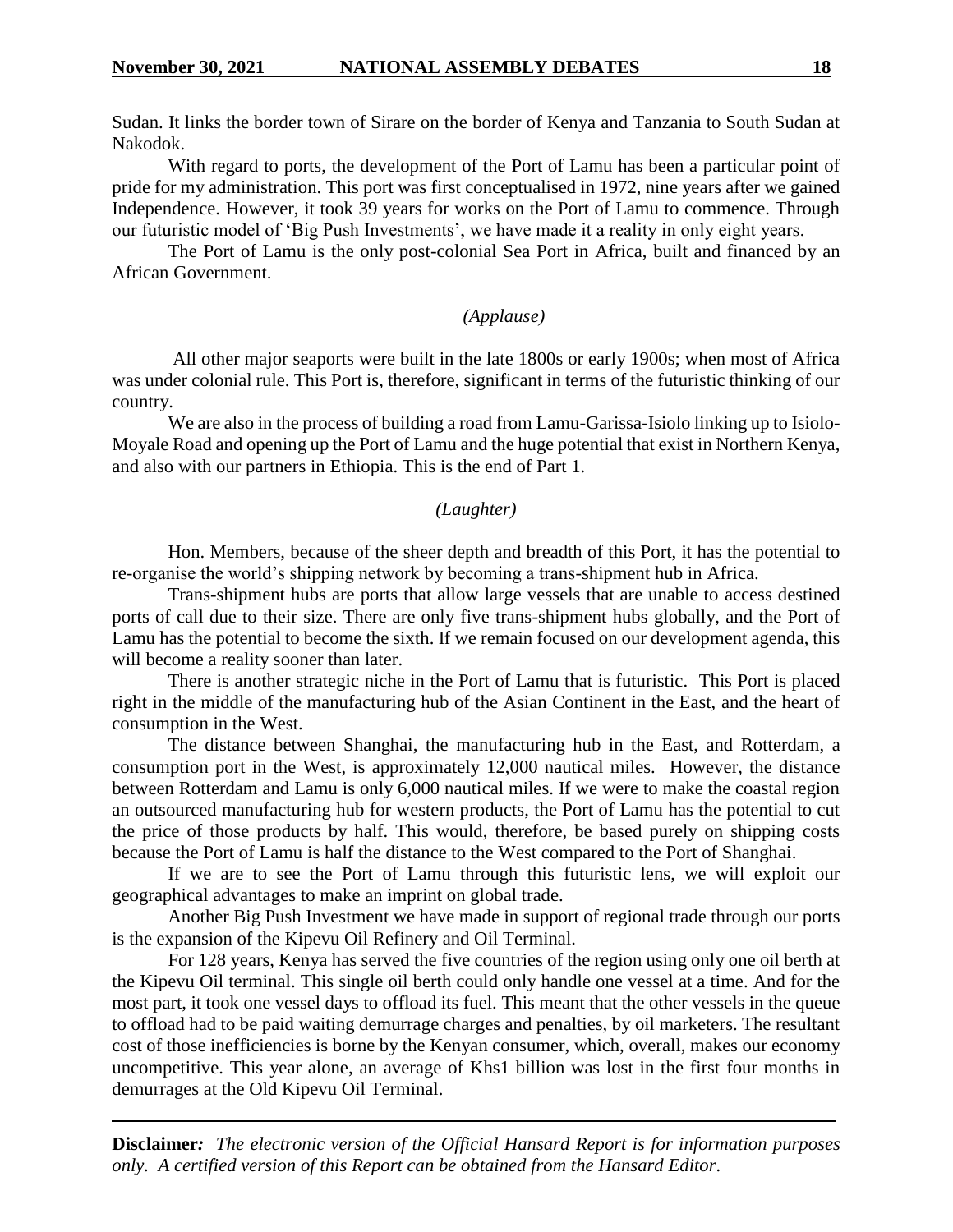To tear down the barriers that make our country uncompetitive, we have put up a new oil terminal that I shall be opening soon, and that will accommodate four vessels at a time. Instead of taking a whole day offloading fuel, each of the four vessels will take five hours to offload their fuel cargo. This means that every terminal will handle over 20 vessels a day.

Put differently, if the old terminal has handled around 300 fuel vessels per year on average, the new terminal has the capacity to handle 7,300 vessels annually. Coupled with the improved transportation system connecting Kenya with its neighbours, the expanded capacity will boost our regional trade as well as remove the cost of demurrage and penalties that the Kenyan consumer has to pay.

Hon. Speakers, most of my administration's key priorities has been to revive State undertakings that have been designated as 'dead capital'. I have done this as part of our 'Big Push Investments' because the utility of those State undertakings could not be allowed to go to waste.

To increase the speed of reviving this dead capital, I decided to use the Kenya Defence Forces (KDF) because of their unity of command, military efficiency and reasonable pricing. As an example, after the KDF took over the Kenya Meat Commission (KMC), they turned it around in just a few months. Whereas previously it took farmers four years to be paid, they are now paid in 72 hours. The KMC has resuscitated its outlets and currently collects approximately Kshs1 million daily. Previously, those outlets collected Kshs8,000 daily. *Mjiulize hiyo pesa ingine ilikuwa inaenda wapi?*

## *(Laughter)*

That Kshs1million daily translates to Kshs30million every month and Kshs3.6 billion annually, in just one outlet. Before September 2020, such revenue would have been impossible because slaughtering was limited to few or no animals in a month.

To further enhance the profitability of KMC, we have linked it to another 'dead capital' that my administration has revived, namely, the metre gauge railway from Nairobi to Nanyuki, which has been revived under the KDF. The KMC is now using it to transport more than 200 animals weekly.

Another aspect of KMC re-engineered supply chain is its relationship with the Ewaso Nyiro South Development Authority (ENSDA). This Authority has a tannery and leather factory which the KMC has been supplying with hides and skins. Although the factory is still not yet complete, it has so far produced about 840,000 square feet of finished leather, partly from KMC supplies. Once complete, it is expected to produce about 1.2 million square feet of finished leather per year.

Apart from the revival of the KMC and the Nairobi-Nanyuki Railway, the KDF, in partnership with the Kenya Railways Corporation, has revamped the 217-kilometre Nairobi-Kisumu Railway that had been abandoned for two decades. Today, it now boasts of 18 stations, 46 bridges and 27 viaducts. Together with the revival of the Port of Kisumu, revamping this railway line is meant to enhance connectivity with our neighbouring countries that depend on Kenya for the transportation of their imports and exports.

## *(Applause)*

Another uplifting story of revival of dead capital is our Big Push Investment in the Port of Kisumu and the reconditioning of MV Uhuru Vessel. Transporting fuel by road from Kisumu or Eldoret to Uganda previously took 72 hours because of the long queues at the Malaba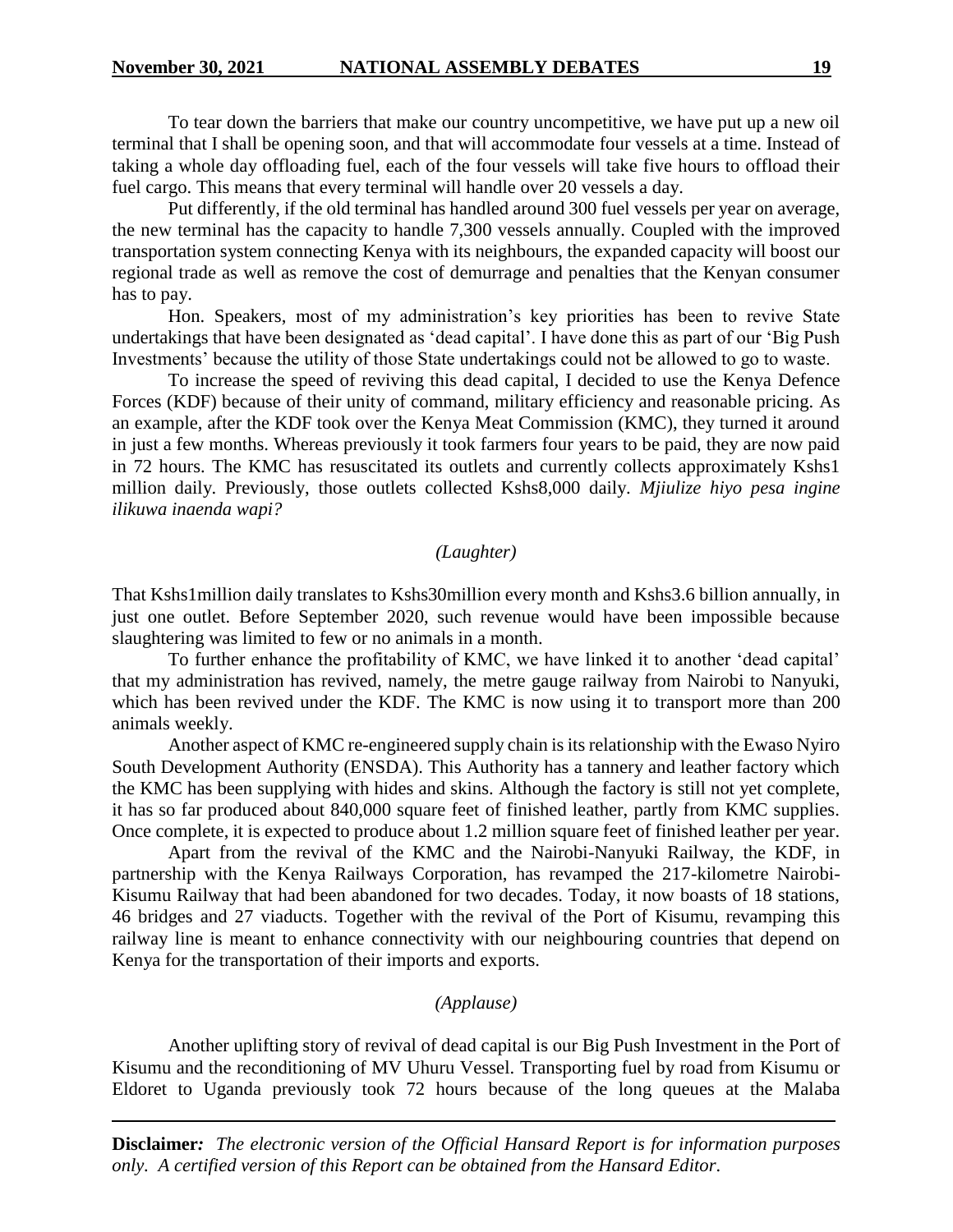Border. However, transporting fuel from the Port of Kisumu to Port Bell in Uganda by ship only takes 12 hours. This means that by the time a tanker makes one trip to Uganda by road, the MV Uhuru will have made six trips.

# *(Applause)*

There is also the question of volume. One tanker carries 20,000 litres of fuel, but one wagon aboard MV Uhuru carries 60,000 litres, which is three times the size of a tanker.

Secondly, for all our customers in Uganda through to the Democratic Republic of Congo (DRC), issues of losses that used to amount to approximately 10 per cent and issues of adulteration z*imeisha*.

# *(Applause)*

To date, we have transported over 80 million litres of fuel across Lake Victoria to Uganda.

Hon. Speakers, my administration has set in motion the process of reviving the blue economy. A blue economy strategy that is set to reclaim all fish landing sites is in place. We have set up a coast guard to secure our maritime assets and have come up with a legal framework that will ensure that all the fish that is caught in Kenyan waters are landed in Kenya.

#### *(Applause)*

It is worth for Parliament to note that in the 1990s, Kenya used to process 5 per cent of the global loin tuna catch. This was produced by a company known as Wananchi Marine Products Limited based in Liwatoni in Mombasa. When that company collapsed, Kenya's tuna was extracted by other countries and resold in foreign markets.

Inability to exploit our tuna resources has seen Kenya lose a potential revenue of Kshs3 trillion since 1982, when the Exclusive Economic Zones were set up by the United Nations. To revive this dead capital, my administration formed the Kenya Fishing Industries Corporation in 2019 to regulate the exploration of Kenya's marine and fish products. This Corporation took over from the defunct Wananchi Marine Products and is in the process of setting up marine landing sites and processing plants in Lamu, Shimoni and Liwatoni. Once fully operational, the goal is to land 300,000 metric tonnes of tuna every year and employ a workforce of approximately 60,000 people. This industry has the potential to rake in Kshs200 billion a year for Kenya.

Overall, as we seek to improve our infrastructure, our commitment to sustainable development is uncompromising. It is the solemn duty of present generations to consciously conserve the natural beauty, ecological splendour and pristine environment that we received from our forefathers and generations before them, and to pass it on to future generations in as good a state as we can, unbroken, as it was given to us, if not in a better condition.

In that regard, I note with satisfaction that our Greening Kenya Campaign continues to gain momentum. As a result, approximately 71,794square kilometres of our homeland is currently constituted of tree cover representing 12.12 per cent, while 52,279 square kilometres of our country is under forest cover which represents 8.83 per cent up from 6 per cent. We are on course to meet our target of 10 per cent forest cover by 2024 for trees are without doubt the "lungs" of our nation.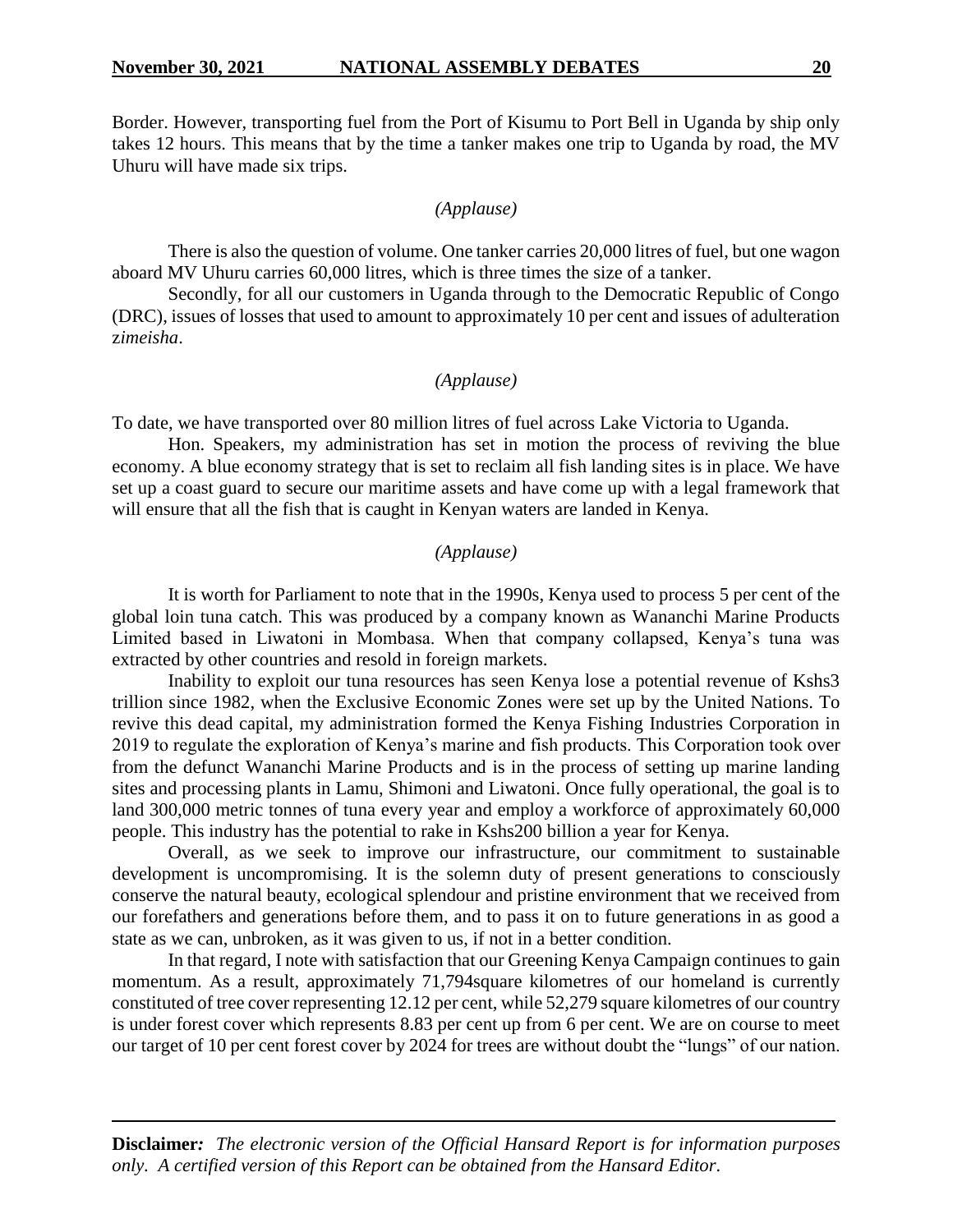I will now turn to the third frame which I have used to organise the achievement of goals in my administration. I call it the restoration of dignity and it is a campaign against the three enemies that were identified by our forefathers, namely: ignorance, poverty and disease.

The Founding Fathers of our nation defined dignity as freedom from want and fear. They taught us that there is no self-rule where there is no self-worth. Under this frame, I will report on the state of our water, health, education and security sectors.

Where there is no access to clean drinking water, there is no dignity. That is why my administration prioritised and succeeded in providing 35 million people with access to clean water. When I took office in 2013, the entire country was served by just 99 public boreholes. In the last financial year alone, we have managed to sink 262 public boreholes. Today, more than 2,511 public boreholes have been sunk since 2013 - a 25–fold increase in the number of boreholes.

In order to continue this widening of access to clean water, my administration has over the years invested over Kshs200 billion to implement various dams and other integrated community projects that will increase water supply to vulnerable communities. In the Nairobi Metropolitan area alone, the project is set to supply 41.3 million litres of water per day to an additional 2.1 million residents.

This is critical because the 'poverty of dignity' is most pronounced in the water scarce economies of the informal settlements and in vulnerable communities. For instance, the average daily consumption of water per household in informal settlements in Nairobi is 40 litres. If the price of the 40 litres is Kshs40, a household will spend Kshs1,200 per month buying water only. This is 20 per cent of the income of an average family and, for the most part, the price of water has been higher than that of rent.

This 'poverty of dignity' is well illustrated when one considers that the price of water for the rest of Nairobi is Kshs46 per 1,000 litres. Put differently, the dwellers of informal settlements have been paying 25 times more for water compared to the rest of Nairobi dwellers. This is why the Nairobi Metropolitan Services (NMS) has set up 1,600 water points in the informal settlements to supply free water to the residents. This initiative has saved dwellers of those settlements up to 20 per cent of their incomes or approximately Kshs1,200. This is what I am calling freedom from 'want'.

Hon. Speakers, one of the most 'indignifying' challenges of our people has been the high cost of healthcare. There are many testimonies of how families have had to sell their ancestral land to cater for high medical bills. This not only rips them of dignity, but it also deprives future generations of ancestral address. The objective of my administration is to end this by providing 100% Universal Health Coverage (UHC) for essential health services starting this year. The constitutional right to healthcare is the entitlement that my administration has been consistently working to fulfill by investing in health facilities, medical equipment and human resources for health.

Our success in this arena has been lauded internationally. According to the Health Care Index, which gives a single measure of the state of each country's health system based on data provided by the World Health Organisation (WHO), Kenya ranks third behind South Africa and Tunisia, among the most improved healthcare systems in Africa in the year 2020.

To achieve this, my administration has worked to increase access, affordability and availability of health care services for all Kenyans. Access speaks to the geographical availability of health care facilities and services. Affordability speaks to both the cost of health care services and the ability of Kenyans to pay for those medical services. Availability speaks to the extent to which our health care facilities have the necessary resources to meet the health needs of Kenyans.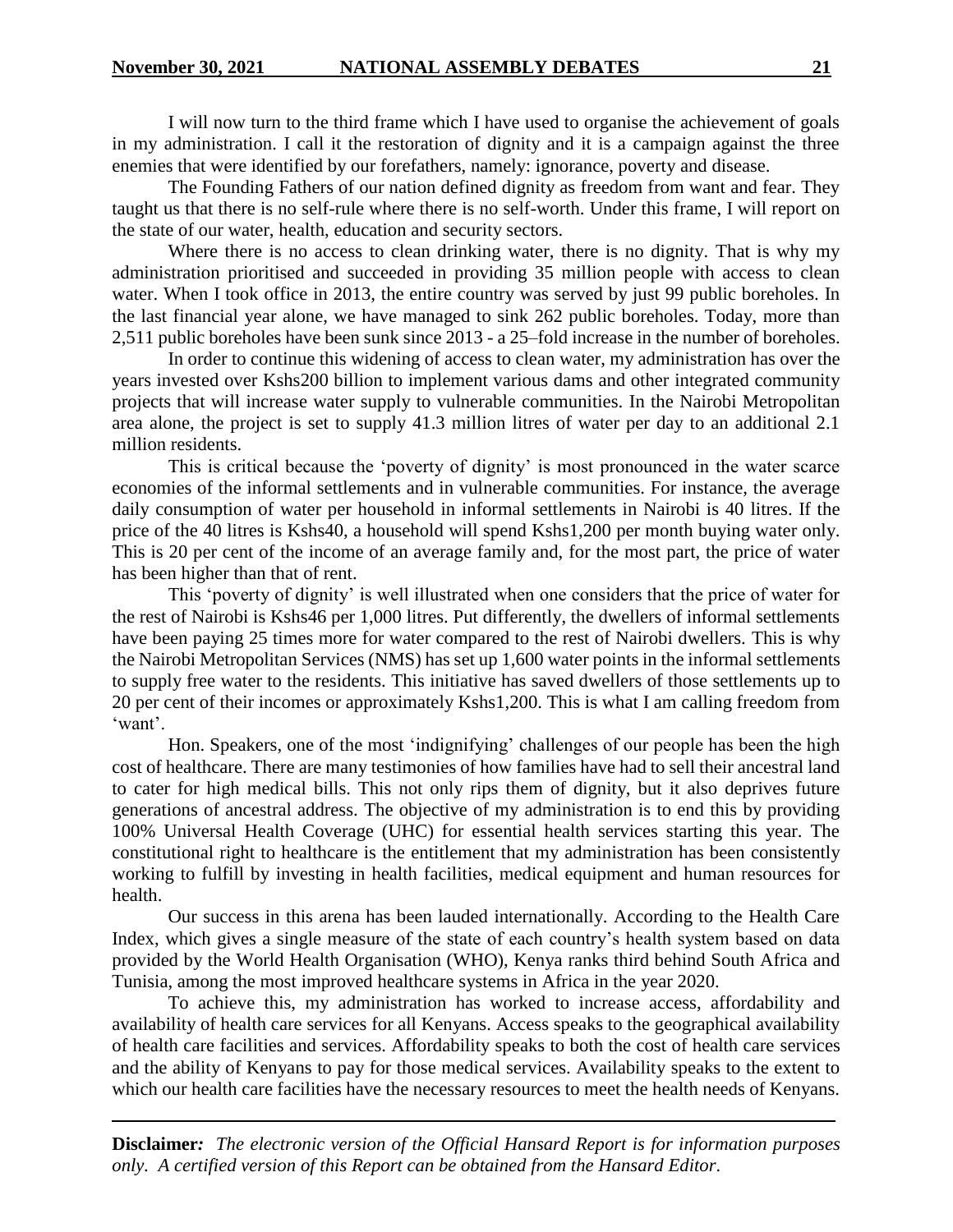In terms of access to healthcare, when my administration took over in 2013, the number of health facilities across the country stood at 4,430. My administration, in conjunction with county governments, has increased our medical facilities by 43 percent by building 1,912 new hospitals in the last 8 years. This is an average of 239 new facilities per year.

In context, in the previous 118 years only, 4,430 hospitals had been built in Kenya, an average of 37 hospitals per year. However, under my administration we have built 6 times more hospitals per year than all four previous administrations combined.

To increase access to specialized medical services and decongest Kenyatta National Hospital, my administration has upgraded two hospitals to referral status during my term. The upgraded hospitals are the Kenyatta University Teaching, Referral and Research Hospital and its Integrated Molecular Imaging Centre (IMIC) in Nairobi County and the Othaya Annex Hospital in Nyeri County. The Othaya Annex is currently serving 8 counties in the Central Kenya region.

To ensure that access to healthcare is cascaded to the lowest administrative unit, Level 5 hospitals have increased by 44 per cent; Level 4 hospitals increased by 9 per cent; Level 3 hospitals increased by 34 per cent and Level 2 hospitals increased by 49 per cent.

Regarding affordability of healthcare, my administration has consistently increased the annual allocations to the Ministry of Health. Kenya has the highest budgetary allocation for health in East Africa, which currently stands at Kshs121.1 billion for the year 2021. Our sizable health budget will be used to expand access to primary healthcare services, ensure free maternity care, eliminate user fees for public primary care facilities, and subsidise health insurance for the elderly and people with severe disabilities.

My administration also allocated Kshs900 Million as conditional grants to support the implementation of free primary healthcare in all our 47 counties. The highest allocation of the conditional grants was to the Rift Valley region at Kshs247.19 million.

The NHIF SUPA Cover launched in July 2015 is another initiative of my administration to guarantee affordability of healthcare. Through this cover, dialysis patients and cancer patients are able to pay for their treatments locally or abroad, where the specific treatment is not available in the country's public hospitals.

In the Financial Year 2019/2021, NHIF managed to pay for 4.44 million hospital visits; covering 1.43 million cases of inpatient services and 3.01 million cases of outpatient services; this in turn saved Kenyan households, approximately Kshs54.9 billion in financial losses brought about by health-related issues.

With a monthly subscription of Kshs500, the NHIF SUPA Cover has become Kenya's largest, most reliable, accessible, and affordable medical insurance cover. Over the last 8 years of my administration, NHIF's membership has steadily grown. So far, the total NHIF membership stands at 10.5 million members, up from just 4 million members in 2013, an increase of 163%.

Hon. Speakers, I acknowledge with appreciation that the National Assembly recently passed the National Hospital Insurance Fund (Amendments) Bill, 2021, and the same is now presently before the Senate. I, today, urge through you, Hon. Speaker, that the Senate expedites the consideration of the Bill so that in the life of this House, we can all join in ushering UHC for all.

Hon. Speakers, Hon. Members, let us tear down the barriers that inhibit our quest to deliver quality healthcare for all Kenyans. To improve the standard of our healthcare facilities, my administration has boosted bed capacity, improved access to medical equipment, and increased the number of medical training schools. In 2013, the total bed capacity in public health facilities was 56,069 hospital beds. This increased by 47 percent to 82,291 hospital beds in 2020.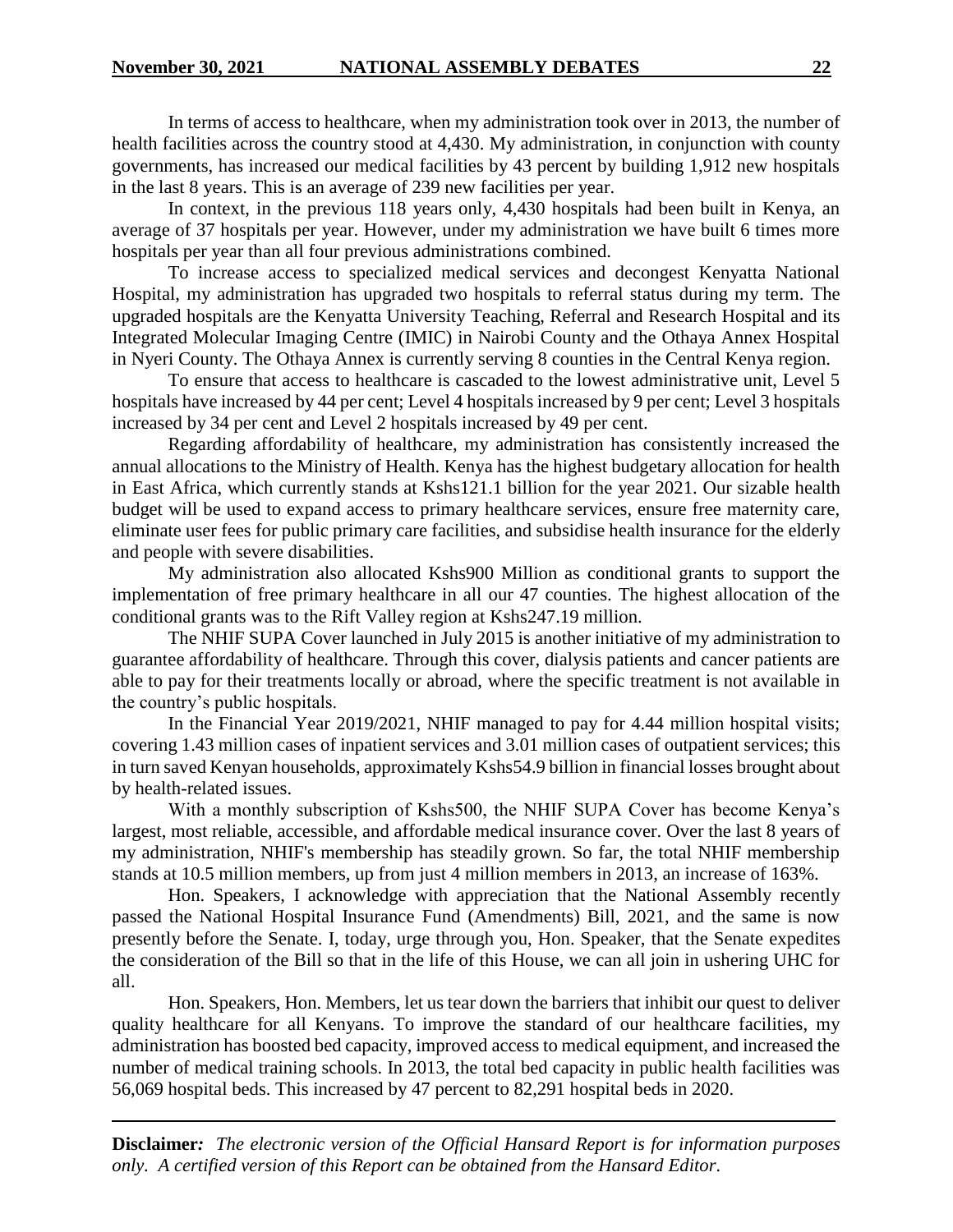The North-Eastern Region of our country has experienced the highest expansion in hospital bed capacity, up from 2,443 hospital beds in 2013 to 4,566 hospital beds in 2021. This is followed by the Nyanza Region, which experienced an expansion in bed capacity of 63 per cent from 9,249 hospital beds in 2013 to 15,054 hospital beds in 2021. Nairobi has experienced an expansion of 57 per cent from 7,866 hospital beds in 2013 to 10,399 hospital beds in 2021.

Through the Managed Equipment Services (MES) Project, my administration has supplied 1,241 pieces of specialised medical equipment; with 113 hospitals being equipped in the 47 counties at a cost of Kshs43 billion.

In 2013 when I took over, there were only 26-dialysis machines countrywide. Today, that number stands at 603. Those machines have thus far benefitted 383,622 patients and through the National Health Insurance Fund (NHIF) scheme, they have saved Kenyans approximately Kshs2.3 billion. Similarly, we have increased the number of radiology and imaging machines across the Republic. Using the health insurance scheme, this has benefitted 4,534,822 patients and saved Kenyans a total of Kshs47.6 billion.

Hon. Speaker, to add another arrow in our agenda on the management of cancerous parts of our Universal Health Coverage (UHC), about one month ago, I presided over the official opening of the Integrated Molecular Imaging Centre at the Kenyatta University Referral Hospital. The ground-breaking facility is not just a first of its kind in Kenya, but for the entire Sub-Saharan region. As a result, many of our patients suffering from cancer will now have the benefit of early detection leading to early treatment and cure, thus saving many lives. This will in turn relieve our families of acute financial stress and burden that comes with a cancer diagnosis and the physical and emotional burden that comes along with the management of the disease.

Hon. Members, regarding medical training, the number of Kenya Medical Training College (KMTC) campuses has increased from 28 campuses in 2013 to 71 campuses today. This year, the number of graduates of KMTC was 3,319 compared to 111 graduates when I took over in 2013. Similarly, the number of medical doctors trained annually has shot up from 620 in 2013 to 900 medical doctors in 2021.

Finally, with regards to health, my administration has prioritised the universal achievement of the right to reproductive healthcare as required by our Constitution. Indignity takes many forms and the most violating forms of these are that dispossess mothers. That is why my administration has committed itself to providing the higher standards of reproductive health through free maternity care.

In 2016, my administration introduced the Linda Mama Program which has led to the increase of birth deliveries by skilled providers from 43 per cent to currently 62 per cent. This has also forced a decline in maternal mortality rates by 26 per cent.

Under the Linda Mama Initiative, all pregnant women are eligible for free maternity healthcare, even those women who are not covered under NHIF. Each mother is allocated between Kshs2,500 and Kshs30,000 depending on whether the birth is normal or by caesarean section. Thus far, Linda Mama has benefitted 5.8 million Kenyan women and has saved Kenyans Kshs81.4 billion through the health insurance component of the program.

## *(Applause)*

With Linda Mama, I am confident that we can achieve "freedom from want" for our vulnerable mothers. Now our children can be born in dignity.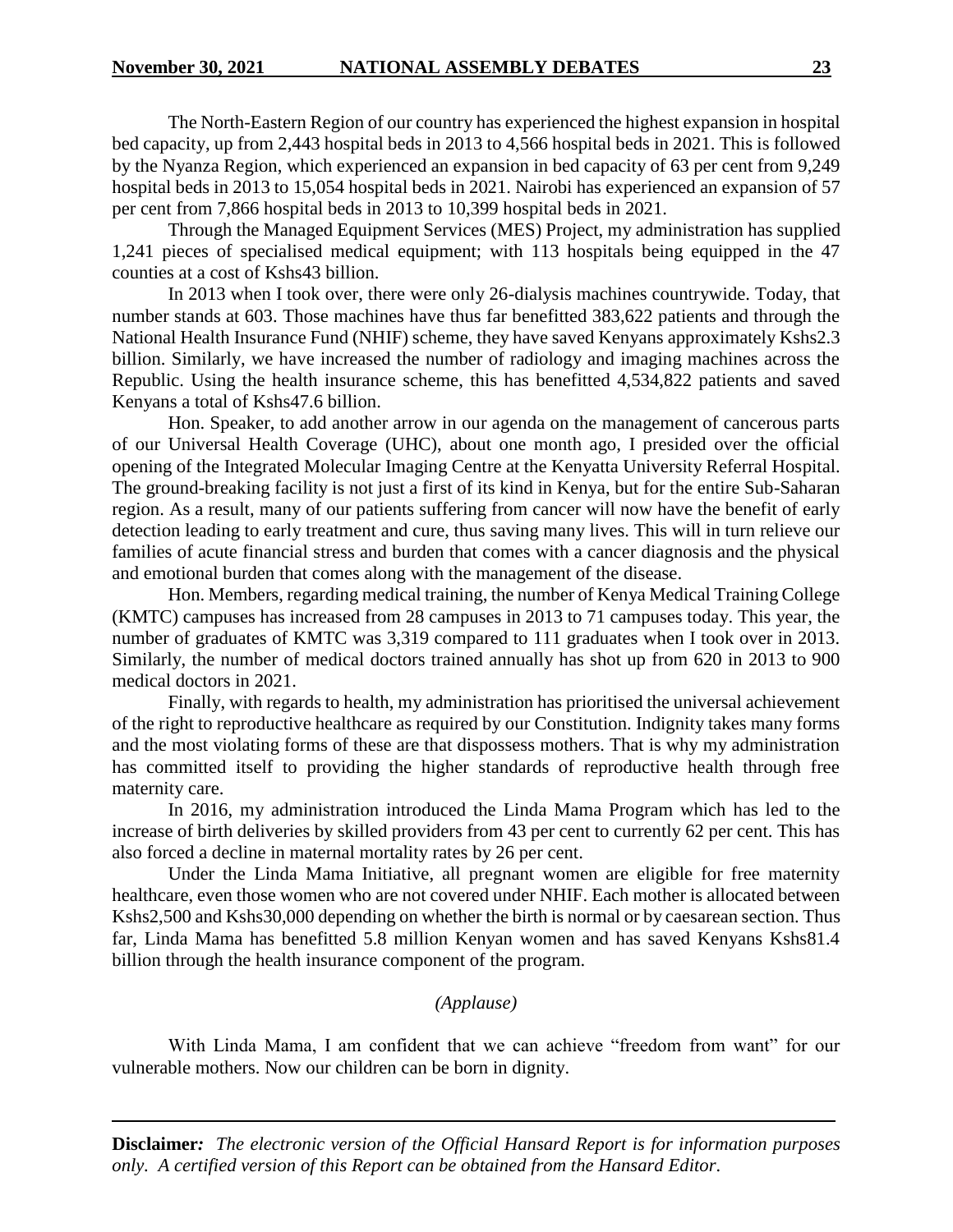On liberating our people from the poverty of dignity and making them health assured, a good example is the work of the Nairobi Metropolitan Service (NMS). During one of my inspection tours during the COVID-19 period in Mukuru Kwa Rueben, I was saddened to learn that 500,000 people were being served by a private health facility which only had eight beds. A woman giving birth in this facility cannot be admitted for more than two hours. In fact, after giving birth, she had to get out in one or two hours in order to give way for other patients. The only time that she can stay for a day is if she has complications and cannot be transferred immediately by a family member to an alternative facility. If this is not poverty of dignity, what is it?

To resolve this embarrassment and to enhance access to quality healthcare for our fellow citizens living in informal settlements, I ordered for the establishment of 5 fully fledged health centres within the Nairobi Metropolis among them: Muthua-Uthiru Health Centre, Tassia Health Centre, Ngumba-Mathare Health Centre, Lucky-Summer Health Centre and Kayole-Soweto Dispensary. Besides the 5 above, construction works are also on-going in regard to an additional 10 facilities within the metropolis.

#### *(Applause)*

Hon. Speakers, enabling Kenyans to have decent and affordable homes has been one of the pillars of the Big Four Agenda. The Affordable Housing Program has been, over the last four years, my keen intention. We have had problems in passing legislation before this House, but I can happily say that despite this, we have seen an increase in private investment in the housing sector amounting to some Kshs2.12 trillion. Those investments have yielded over 186,000 housing units, a remarkable 43 per cent increase of housing units compared to the years 2013 to 2017. The general prices of houses have decreased slightly and we must continue to see what it is that we can do together to increase the amount available in terms of affordable housing. This will, therefore, result in many more Kenyans being able to enjoy the dignity and pride that comes with owning a home.

To institutionalise this Affordable Housing Program into prosperity and in partnership with some of our development partners, we have also established the Kenya Mortgage Refinance Company. This financing powerhouse provides long-term, large scale funding to banks and Saccos which in turn avails those funds to home buyers at flexible and affordable interest rates of below 10 per cent. Therefore, the dream of owning a home today is a greater possibility to many more of our fellow citizens than it was 4 years ago.

Hon. Speakers, food security is another key pillar of the Big Four Agenda and to ensure significant improvement in farm productivity and by enhancing the quality of farm inputs and reducing reliance on rain fed agriculture, in the last year, we have seen the prices of maize meal retailing between Kshs95 and Kshs105. However, despite a bumper crop in some parts of our country due to the poor performance of the short rains in 2020 and the long rains this year, parts of our country have suffered severe drought situations. As a result, 2.1 million of our fellow citizens are food insecure.

The recurrence of drought is a phenomenon that successive administrations have grappled with little success. Even though we have made progress in the mitigation of drought, the progress has not been fast enough. So, as part of our state response, we launched an elaborate framework for ending drought emergencies in Kenya. The framework focused on investing in interventions that will build the resilience of all vulnerable households to drought. This included over Kshs25 billion investments in the foundations of development such as sustainable peace building, conflict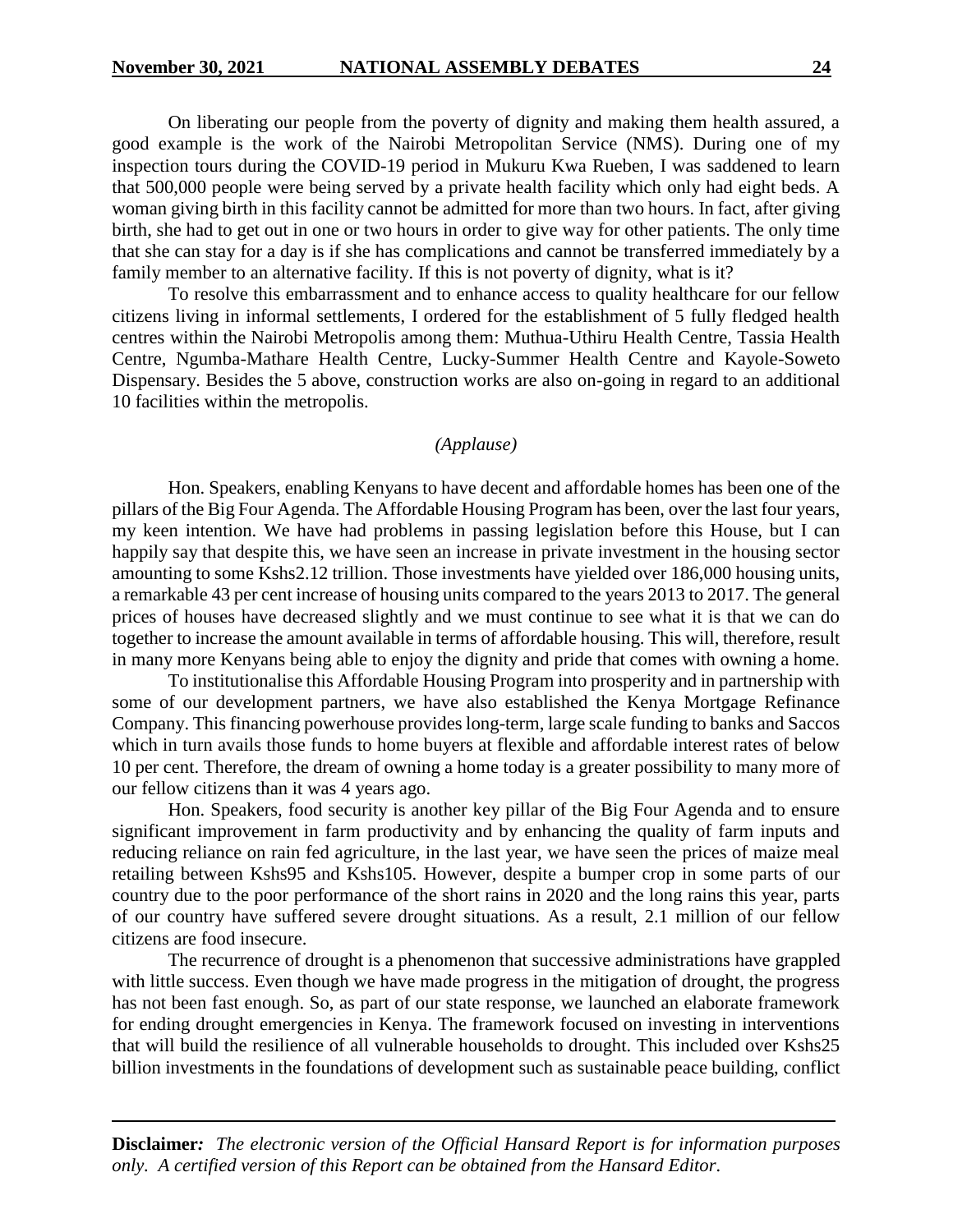management, water harvesting and supply, road construction and improvement, education and training, health and nutrition services.

In addition, investment in community-based resilience and drought preparedness projects has also been accelerated through the support of the national and county governments, as well as our development partners. The aim of those investments is to improve the livelihoods of vulnerable households by diversifying their livelihoods.

As we respond to the current drought, we have commenced with the Livestock-Offtake Programme and initiated support to the affected citizens in a dignified manner through the cash transfer system, which is a cash transfer system of stipends to the affected families that replaces the dignity of having to queue for distribution of food portions.

Hon. Speakers, the Government will continue to support all vulnerable households, and will endeavour to ensure that notwithstanding the severity of the winds of drought, no Kenyan will die of hunger. If dignity is freedom from 'want' accompanied by freedom from 'fear, then I can confirm to the two Houses that we have done a lot to liberate our people from "want". But I also want to underscore that more has been done to liberate our people from fear, yet very little has been spoken about it.

Today, and with your indulgence, Hon. Speakers, I will go on record in this august House as having been the Commander-in-Chief that steered the implementation of the most consequential and ambitious transformation of our security sector. We did this because my administration appreciated that to have freedom from fear, our security sector has to be in good form. To give an example, the police to population ratio today is at its highest level ever as prescribed by the United Nations (UN) standard. Our police complement has received an additional 47,000 new recruits who have joined the Service from the year 2013 to date.

Similarly, over the last eight years, we have undertaken the most consequential and expansive modernisation of our military. In fact, the reform undertakings in the military are unparalleled in our nation's history. We have invested substantially in building new barracks and also in military manufacturing capabilities that have not only resulted in the spurring of previously dormant sectors, but also the creation of jobs for young people both directly and through ancillary services. For the first time in Kenya's history, we are producing our own light weapons and military uniforms, other equipment and supplies that were previously imported.

# *(Applause)*

We have, as a result, employed over 600 young people in these industries, in high paying high-skilled jobs and saved our country a lot in foreign exchange. We have achieved knowledge and technology transfer for growth and anticipated future development. I am determined to tool and re-retool our security resources to the highest standards attainable. This is the only way we will guarantee 'freedom from fear' for our people and, indeed, secure our territorial integrity.

#### *(Applause)*

Hon. Speakers, on territorial integrity, I want to go on record in this House that our forefathers bequeathed us our homeland and nation. The Government of Kenya will do everything possible to preserve the territory of this great republic and ensure that generations after generations of Kenya dwell in it, as it is, in fact, intact and encumbered.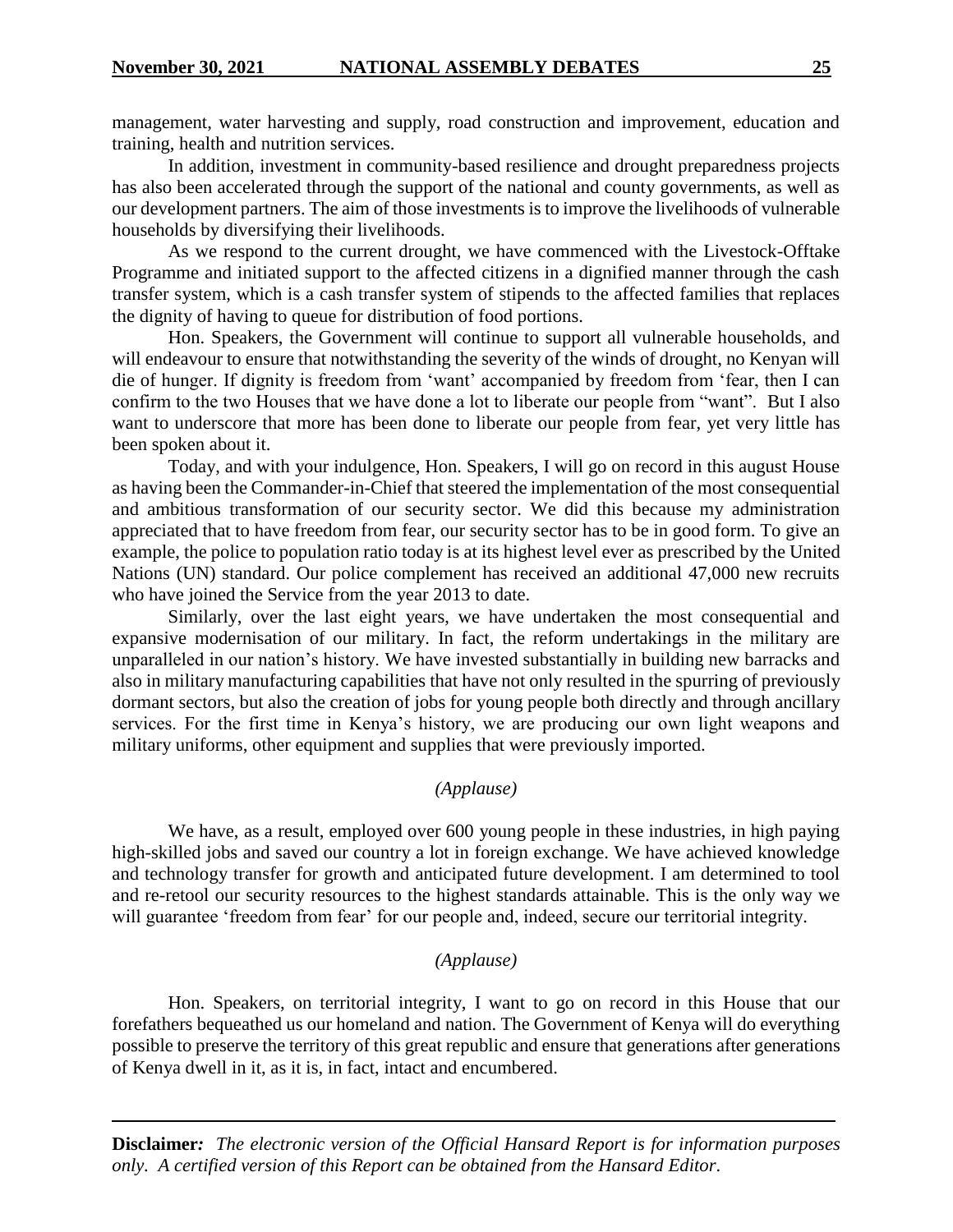*(Applause)*

Hon. Speakers and Hon. Members, as I have said before, not an inch more, not an inch less.'

#### *(Applause)*

Hon. Speakers, this aside, I want to say that the health of a security system is only as good as the health of its officers. This is why I have invested in the social welfare of personnel charged with the security of our nation. We have reviewed their remuneration, allowances, benefits, housing and insurance. We have also increased the capacity of the health facilities used by our security organs.

In particular, we have, recently, established a new Level 4 hospital in Kahawa Garrison, and soon, I will be in Isiolo opening another Level 4 hospital. I recently commissioned a Trauma and Counselling Centre at Manda in Lamu County. We shall also be breaking ground on additional three Level 4 hospitals, one in Eldoret for the Defence Forces, in Ruiru for the Prisons Services and in Mbagathi for the National Police Service. The upgrade of the Forces Memorial Hospital to a Level 5 facility is set to begin early next year. In addition, there is the ongoing construction of the very first Level 6 hospital for the Defence Forces off Waiyaki Way in Nairobi.

### *(Applause)*

Our focus on military and police housing will further augment the social support structures that we have prioritised for our disciplined forces. In addition to ongoing initiatives to improve on police housing, the Government will, later this month - that is me, I am not the Government, but… *(Laughter)*

I will, later in the month of December 2021, break ground for the building of 3,500 houses for our military officers.

# *(Applause)*

Hon. Speakers, since I came into Office in 2013, we have embarked on a path that has placed human development at our foremost priority. A nation is more than borders and territory; a nation is her people. To judge a nation, one must examine the lives of ordinary citizens, and the extent to which they can access the basic requirements owed to them. The quality of this access is what gives them dignity.

At the heart of that development of our nation is the development of a dignified citizen, and I believe that education is the gateway to this development; a gateway that tears down inequality. That is why today, I am pleased to report on the gains that we have made in the last eight years in the sector of education.

By the year 2030, our population is expected to be about 63 million. Out of this, about 38 per cent of Kenya's population will be categorised as school going. This means that two out of every five Kenyans will be in school. In order to meet the ever-growing demands of this global landscape, we must prepare the next generations now; today and not tomorrow. This is why we have been committing each year to channelling a substantial amount of our national budgetary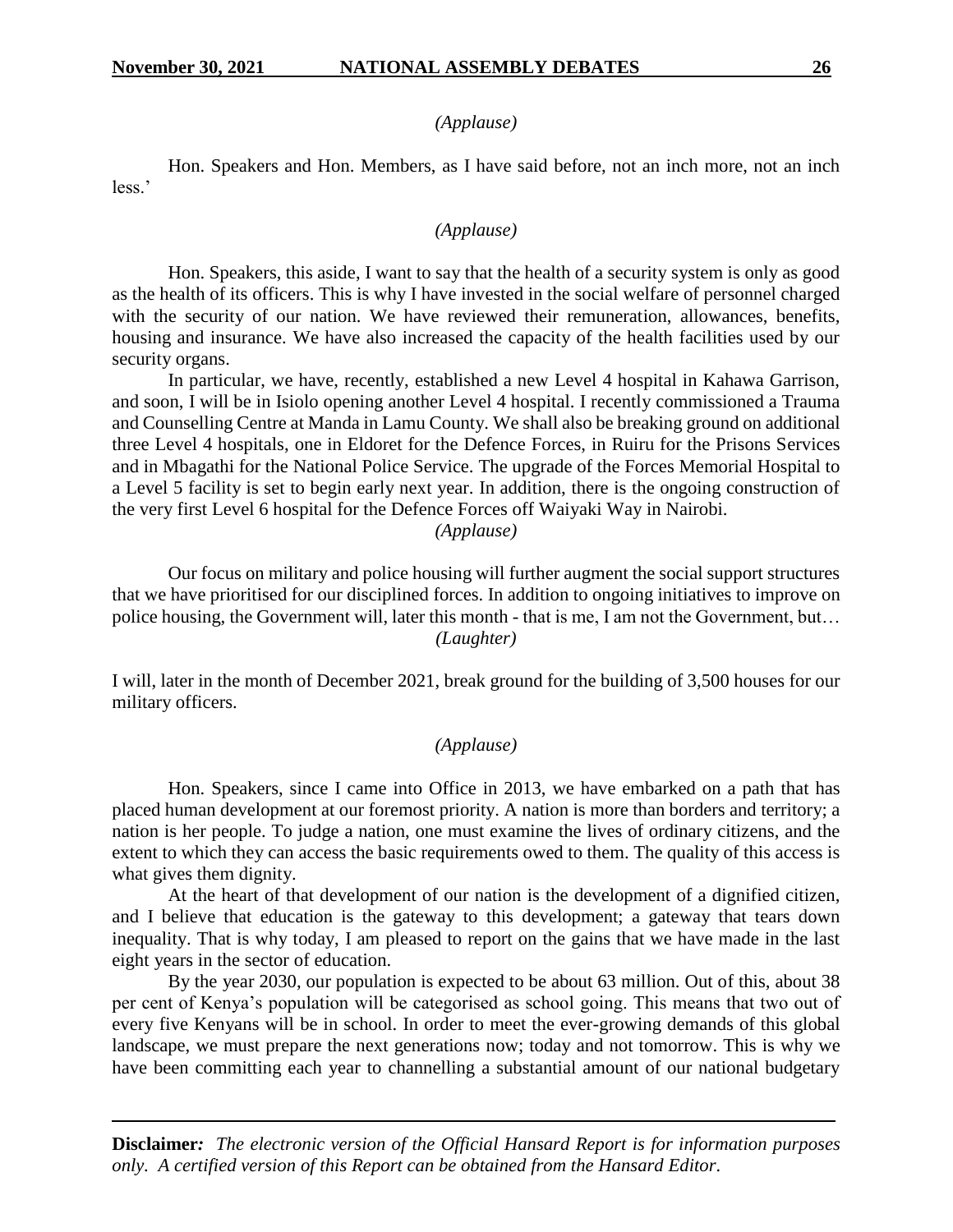resources to our education sector. In this past financial year, we ensured that about a quarter of our national budget was allocated to education.

In a call to action endorsed by several Heads of State and Government at this year's Global Education Summit, that Kenya was privileged to lead alongside the United Kingdom (UK), my administration pledged to allocate 26 per cent of our national expenditure to education in the coming financial year. This, I believe, is an achievable target given that our current apportionment stands slightly less than a quarter.

These dedicated funds have allowed us to achieve what was previously thought to be impossible goals. In 2009, the first year of free secondary education witnessed a 66.9 per cent transition from primary to secondary school. But by 2018, we had increased that transition rate to 85.5 per cent. Today, we can proudly report that we have secured a true 100 per cent transition rate for three successive years in our primary to secondary school system.

#### *(Applause)*

Equally and important to note is that we have achieved the global feat of a 1:1 book ratio in all our public primary and public secondary schools. This has improved the quality of education and reduced the cost of education on parents. To further ensure that no Kenyan child is left behind, and therefore, effectively enhance the delivery of the compulsory basic education from primary through to secondary schools, I am pleased to report to the Houses that since 2013, we have recruited an additional approximately 107,000 teachers comprising of 54,775 primary school teachers and 52,453 secondary school teachers. Our enhancement of manpower in these institutions for basic education by over 25 per cent has significantly mitigated the shortage of teachers in the country and in turn, bridged the teachers to student ratio.

Hon. Members, ladies and gentlemen, to continue with these achievements, we need to secure the entire education ecosystem. We need to ensure that there is adequate infrastructure, comprehensive policy choices, skilled educators and a healthy learning environment. In support of this, my administration has grown the number of schools at the pre-primary and primary school levels from 3,764 in 2007 to 10,118 in 2021. We are building an average of over 1,265 schools each year. Additionally, since 2013, the electrification of schools has been a priority. Currently, over 90 per cent of schools are connected to the grid. This has led to improved learning outcomes and enhanced utilisation of technology, including modern mass media tools in the classroom.

Another critical plank is education reforms in securing land tenure of our educational institutions. The founding technocrats of our nation did not envision a situation where secured tenure for schools would be an issue in the future. That is why they never secured title deeds for our schools. Today, we know differently. Our school titling programme, therefore, has become increasingly important. As of 2015, only 4,900 schools had been titled since Independence. Today, over 12,000 schools out of a total of 32,354 have been issued with title deeds because of our multiagency effort. In guaranteeing public schools their titles, my administration has upheld the fundamental right to education and initiated a process to ensure that there is no school sitting on land that it does not own.

*Najaribu kukatakata. Jameni, hata mimi nimechoka.*

*(Laughter)*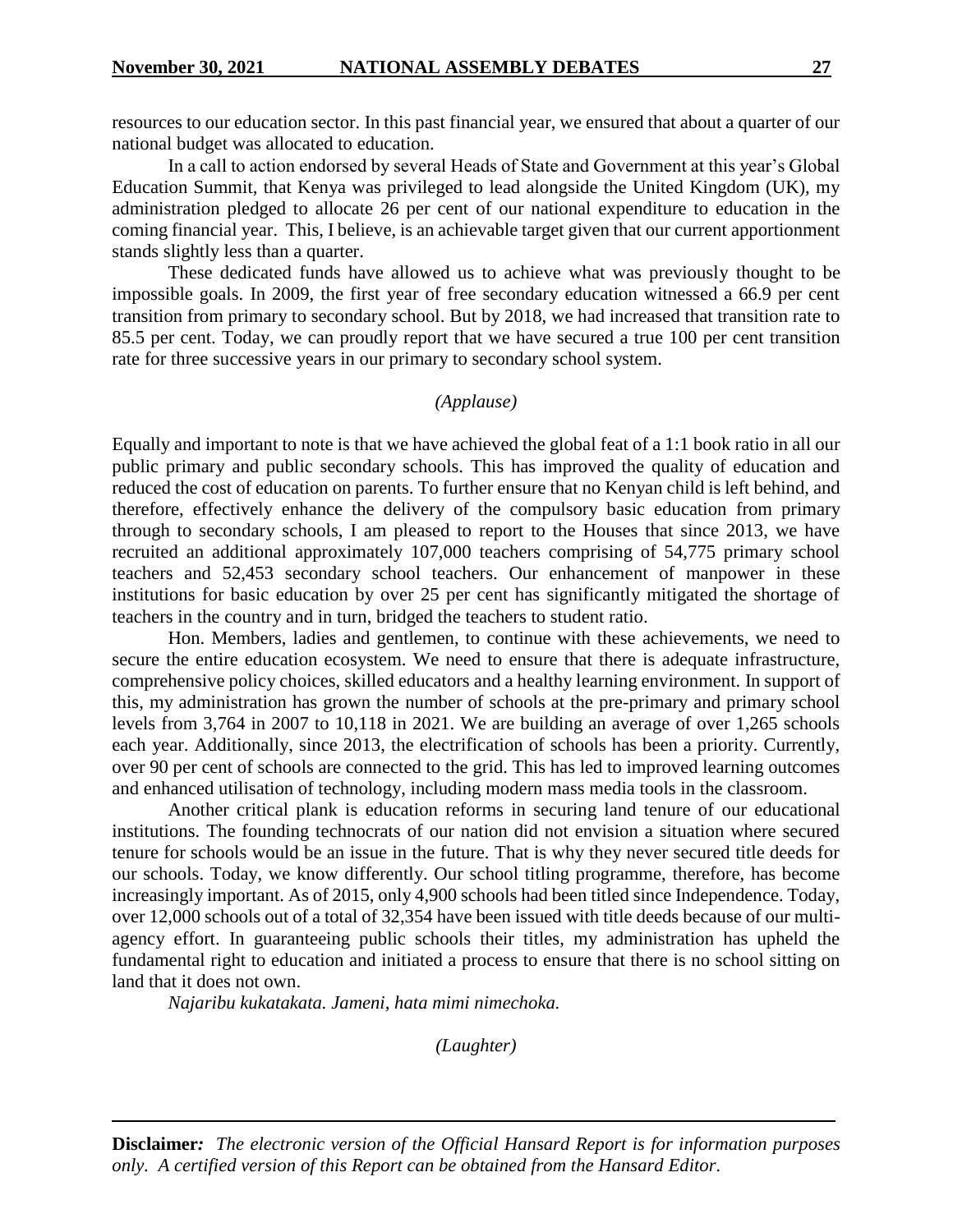Hon. Speakers and Hon. Members, let me conclude my Address by speaking about the fourth frame that has guided my administration. I call it political stabilisation. It is the doctrine that guided me on a path of the Handshake with the Rt. Hon. Raila Amollo Odinga.

#### *(Applause)*

Hon. Members, undoubtedly as I have tried to explain, my administration has secured an impressive economic acceleration, including the doubling of our GDP from Kshs4.74 trillion to Kshs11 trillion. We have also made big push investments that have spurred development, revived dead capital and boosted entrepreneurship. We have also restored dignity to our people through water and sanitation, healthcare, education, roads and security reforms. However, all of this would amount to very little without political stabilisation.

#### *(Applause)*

If every five years' toxic political climate and election-time tensions would reverse the gains painfully secured, our impressive development record of accomplishment would be an immense tower sadly built on sand but not rock. For the record, political stabilisation is not an end in itself. It is a continuous process that every administration, even those that come after me, must apply their minds to and secure. Let me explain: Next month we will be celebrating 30 years of political pluralism gained following the reintroduction of multi-party politics through the repeal of Section 2A of the former Constitution on  $10^{th}$  December 1991.

From the Mlolongo Voting System of the KANU era to our vibrant democracy today, we must celebrate the journey we have taken and the expanded fields of freedoms we enjoy. While, undoubtedly, multi-party politics have been a much better democratic platform than the singleparty state, we must not ignore the very real negative aspects of our politics and electioneering. The evidence of this is plainly observable in the elections of 1992, 1997, 2007, 2013 and 2017. It is only in 2002, when yours truly surrendered easily, that we did not have a problem.

#### *(Laughter)*

In 1992, the election cost us Kshs248 billion in lost economic growth. Lives were lost and populations displaced. During this election, Kenya's foreign direct investments fell by two-thirds, from Kshs1.8 billion to Kshs600 million. In 2007, the election eroded the equivalent of Kshs250 billion in lost economic growth in a matter of days. Lives were lost and populations displaced, just as had been the case, to a far lesser extent, in 1997. In 2017, we lost close to Kshs1 billion every working hour for the 123 days we held the election. In fact, in the 2017 election, the economy lost approximately Kshs1 trillion in response to that electioneering period.

And the question I pose, therefore, to the leadership of this country present here today is this: Is this right?

#### **Hon. Members:** No.

**His Excellency the President** (Hon. Uhuru Kenyatta): Is the trajectory the logical path that our country should take?

# **Hon. Members:** No.

**His Excellency the President** (Hon. Uhuru Kenyatta): Thank you. As I have said before, our country has been in a constitutional moment since 2017. The only question is: What should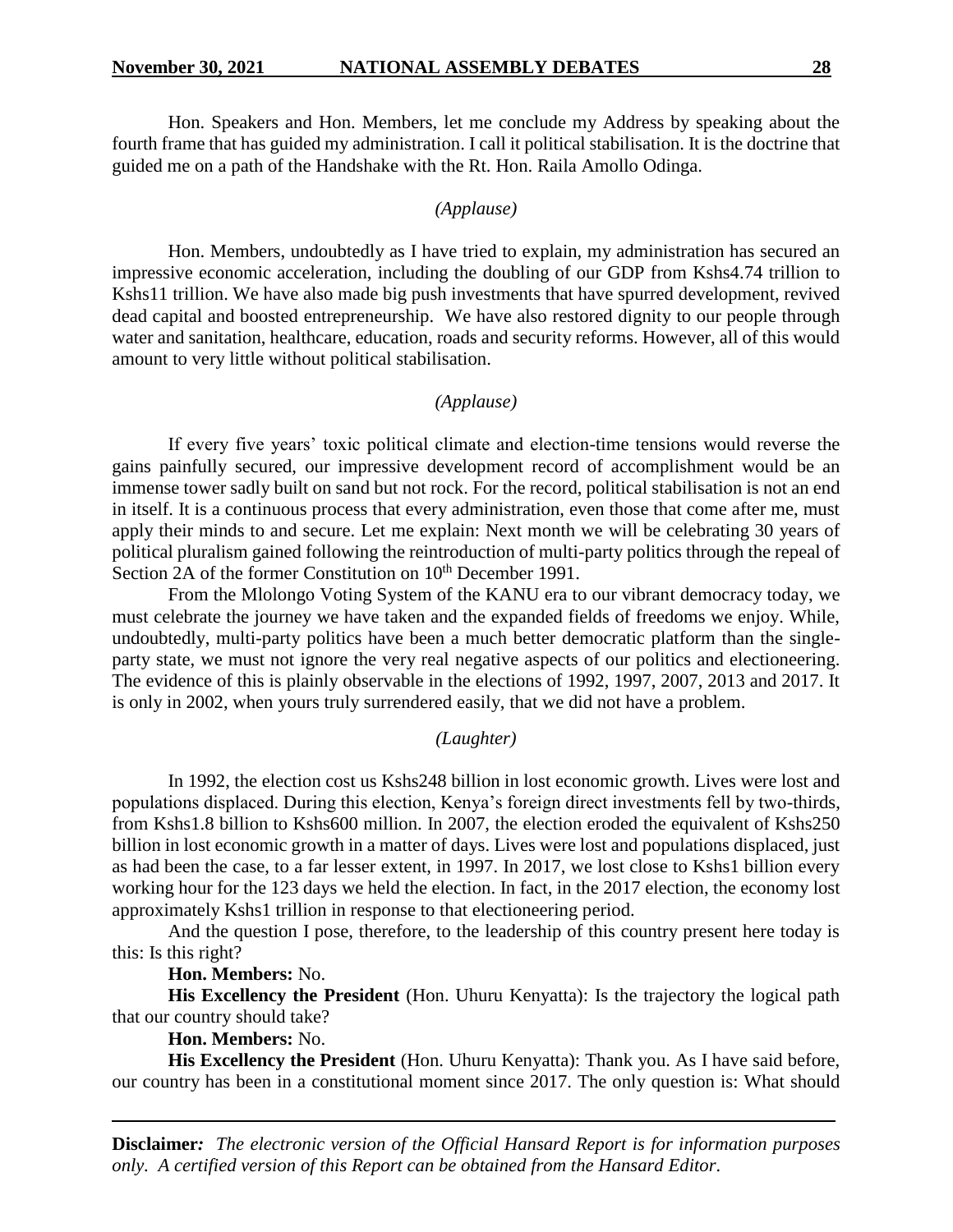we do with this constitutional moment? If we do not embrace it, how will it return to punish our nation? If we embrace it, who are the winners and losers of that moment? That, Hon. Members, is the question before us today.

The parliamentary record, as well as history, reflects that during this reporting period, my administration attempted to resolve the constitutional dilemma facing our country. We went to the people and five million Kenyans agreed to initiate the process of putting the first amendment to the 2010 Constitution to a vote.

# *(Applause)*

The first amendment was thereafter taken to the county assemblies where it received nearly a unanimous endorsement. In this august Parliament, the people's elected representatives gave the first amendment a clear nod of approval by a margin in excess of two-thirds.

# *(Applause)*

I am speaking to those that need to listen to this. If, indeed, Article 1 of the 2010 Constitution states that all sovereign power rests with the people of Kenya and can be exercised either directly or through their representatives, the people made their voices heard with regard to the first amendment.

# *(Applause)*

They exercised this power directly through the Independent Electoral and Boundaries Commission (IEBC) petition for constitutional change, and indirectly through the county assemblies and Parliament. The record of Parliament attests to the fact that the people wanted a constitutional change, but a few individuals sat down in a backroom and decided otherwise.

# *(Laughter)*

That said, and this being a House of records, I must record what we lost from the first amendment. I am doing this for Parliamentary record and for posterity. The first loss was equity in resource allocation. In missing the first amendment to the 2010 Constitution, Kenyans missed the possibility to increase the minimum county allocation from the current 15 per cent to 35 per cent.

# *(Applause)*

As mentioned earlier, my administration has increased this allocation to 30 per cent through administrative fiat. However, to anchor this goodwill in the Constitution so that devolution is embedded, we wanted a constitutional amendment that was clear and certain. This did not happen. Had this amendment been adopted, counties would have, by law, received Kshs562 billion instead of the Kshs316 billion allocated to them in the 2020/2021 Budget, an increase of over 75 percent of their current allocation.

The second loss from the first amendment was proportional representation. Proportionality is about the equitable distribution of resources amongst all groups. On this point, I want to focus on one; gender balance.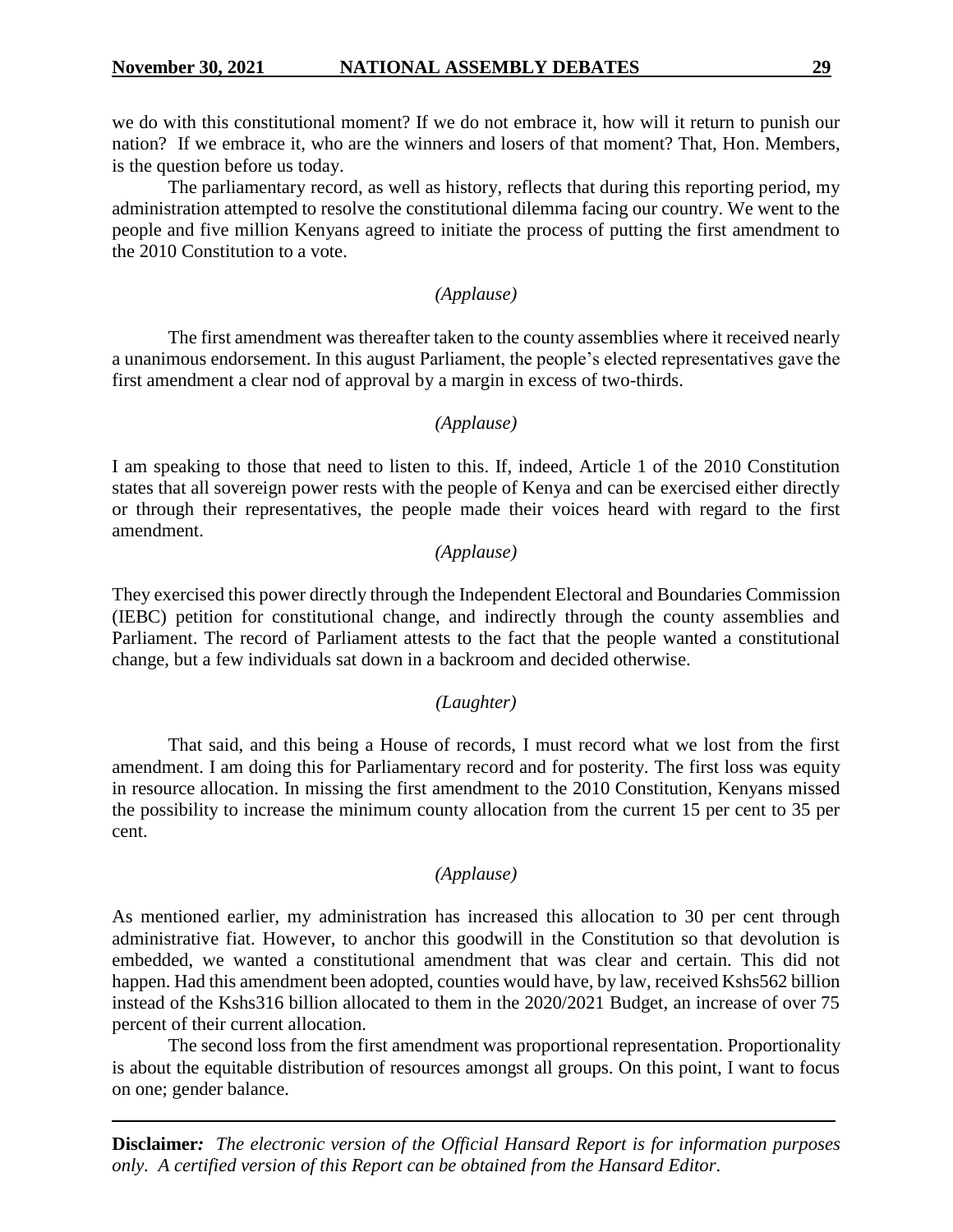# *(Applause)*

The first amendment to our Constitution would have ensured that 50 per cent of all Senators are women. The logic was to ensure that if we percolate the proposed 35 per cent of our national revenue to counties, women should be at the centre of decision-making on how this revenue is utilised. This did not happen.

The third loss was about expanding the national Executive to accommodate a broader face of Kenya and expand representation. This would have constitutionalised the end of the winnertakes-all outcome of elections that creates so much toxicity and tension.

#### *(Applause)*

Again, this did not happen.

Hon. Members, we cannot behave like the proverbial ostrich and bury our heads in the sand. A constitutional moment does not resolve itself simply by being ignored. The need for political stabilisation is, I believe, the most urgent task facing Kenya today. It is the foundation upon which our greater justice, fairness, health, wealth and security will be built on. For that reason, that which did not happen will happen.

#### *(Applause)*

Hon. Speaker, ladies and gentlemen, I have given an account of my tenure in office for the last eight years with a focus on the last one year. I thank all Members of Parliament in both Houses for their individual and collective contributions to the realisation of our legislative agenda. Over the last year, the National Assembly considered and passed 30 Bills, while the Senate passed 19 Bills, out of which three have received Presidential assent while 16 others are before the National Assembly.

Hon. Speakers, I also note with appreciation that the National Assembly considered and approved four Sessional Papers, 36 statutory instruments, and 15 treaties over the past one year, including the Economic Partnership Agreement (EPA) between the Republic of Kenya and the United Kingdom and Northern Ireland.

As you are aware, there are a number of critical legislative proposals emanating from the Executive which are still pending in Parliament. To that end, I urge Parliament to expedite and conclude on the legislative processes so that we can have those urgently needed pieces of legislation in place. My administration has submitted the Huduma Bill so as to conclusively institutionalise the reforms on the national identity ecosystem through the establishment of the National Integrated Identity Management System (NIIMS).

The other seminal legislative proposals include the Political Parties (Amendment) Bill, 2021; the Political Parties (Membership) Regulations, 2021; the Government Contracts Bill; the Kenya National Blood Transfusion Bill, 2020; the Irrigation (Amendment) Bill, 2021; the Kenya National Library Service Bill, 2020; and the Proceeds of Crime and Anti-Money Laundering (Amendment) Bill, 2021. Once enacted into law, the Proceeds of Crime and Anti-Money Laundering (Amendment) Bill will enhance the integrity of our financial system by closing the last loopholes in our war against money laundering and other such *maneno.*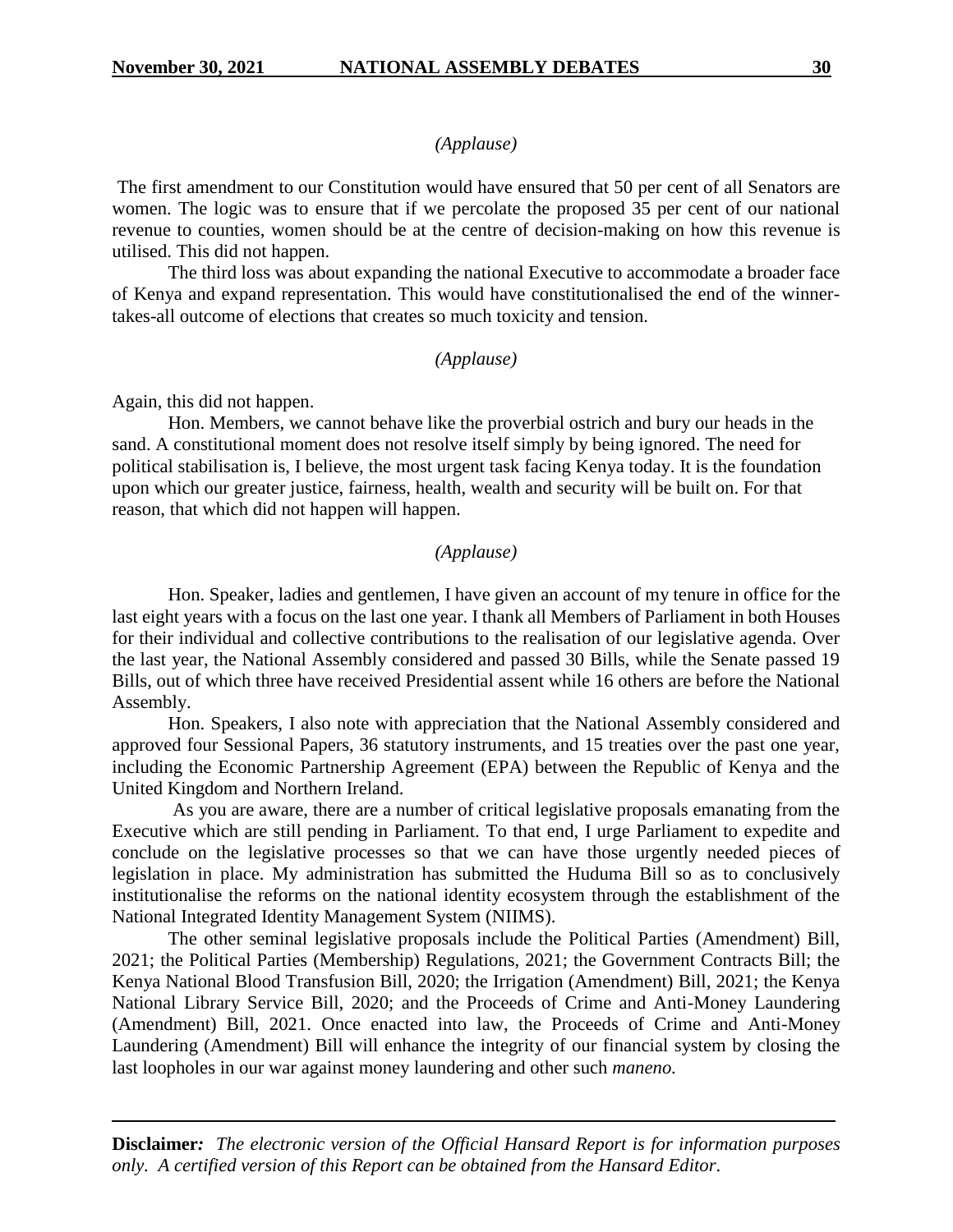*(Laughter)*

This amendment is not in any way expected to erode a key tenet of the legal practice of the advocate-client privilege.

However, I note that on Friday this week, Parliament shall proceed on its traditional long recess. To that end, through you, Hon. Speakers, I urge Parliament to consider adjusting its calendar to ensure that all the critical legislation and legal instruments, including those relating to elections, are concluded in a timely manner.

As we look to the future, I see great promise. However, as I said earlier, we must be bold enough to shape it. In just about eight years, our national development blueprint, the Kenya Vision 2030, will have run its course and with it, will come the dawn of the fourth decade of the  $21<sup>st</sup>$  Century. By 2030, Kenya will be home to about 63 million of us. The foundation that successive administrations have built will bear true dividends if we boldly re-imagine our future. However, if we go it alone, we might not secure the best opportunities for our children. In my eyes, our best chance as individual African nations is to embrace a continent where there is free movement of persons, goods, services and capital as characterised under Africa Free Trade Area Agreement. This is because, as I have said before, we are not competitors, but rather comrades with a shared dream which will be achieved faster through collaboration.

The Pan-African dream of our founding fathers that inspired the establishment of the Organisation of African Unity (OAU) that ultimately transitioned into the African Union must transcend to being beyond an inspiration. For Kenya to lead towards this course, on assuming the Presidency for a second term, I issued a directive that any African wishing to visit Kenya would be eligible to receive a visa at the port of entry. I did this in the full realisation that to secure the prosperity of all Kenyans, East Africans, and Africans, we must begin in earnest to tear down the walls that divide and separate us. I challenge Parliament to put in place the legal framework to lead to closer union with our brethren across the continent, and to advocate for a shared prosperity, greater fraternity, and greater security in Africa.

This intent must, however, be preceded by a solidification of our various regional blocs, and in particular our East African Community. I say this because the whole is greater than the sum of its parts. When each part appreciates its role and the contribution of the other parts, then the body is able to function effectively.

The African Union will only be strong and vibrant when our regional blocs are of similar character. We must simultaneously re-energise our common bond as brothers and sisters in the EAC region, even as we craft the path to the single African Union.

This is the future I see. Hon. Speaker, lead the House in tearing down those barriers.

It is now my high privilege and extreme pleasure to submit to Parliament the following three reports as required by the Constitution:

- 1. Report on Measures Taken and Progress Achieved in Realisation of National Values, 2020.
- 2. Report on Progress Made in Fulfilling International Obligations of the Republic, 2020.
- 3. Report on the State of Security of Kenya, 2020.

I have the pleasure of submitting, alongside the constitutionally required reports, the Kenya Business Climate Reforms Milestone Report, 2020/2021. I submit the Report in recognition that micro, small, and medium enterprises remain the lifeblood of our economy. As I had citied earlier, my administration has instituted various reforms over the last year that tore down the barriers that